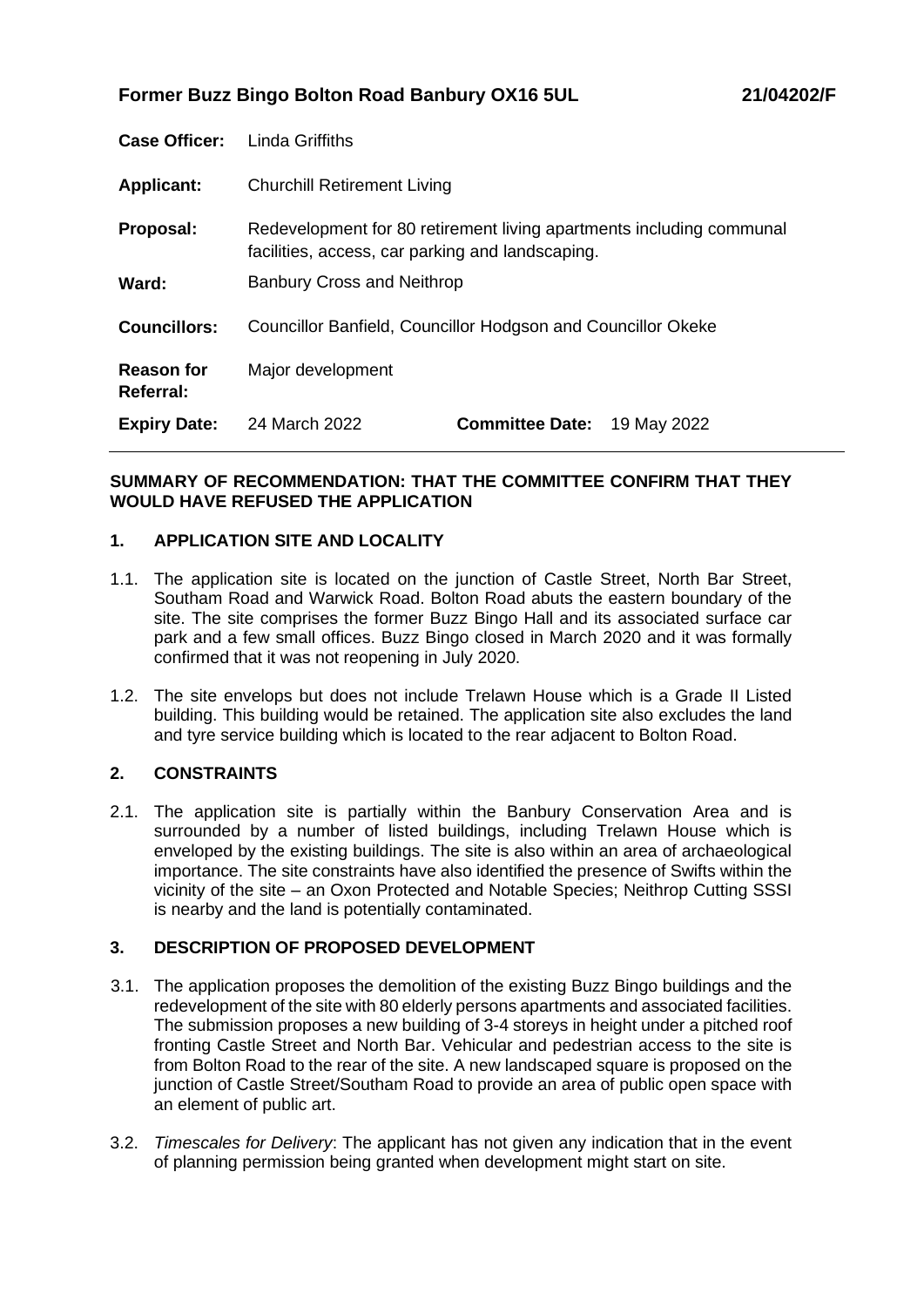## **4. RELEVANT PLANNING HISTORY**

4.1. There is no planning history directly relevant to the proposal.

## **5. PRE-APPLICATION DISCUSSIONS**

5.1. The following pre-application discussions have taken place with regard to this proposal:

21/01879/PREAPP - Redevelopment of the site for 94 bed care home and 22 residential units with some retail/dining to North Bar

21/02881/PREAPP – Redevelopment of the site for elderly accommodation and retail element to North Bar

5.2. Overall, whilst the principle of the re-development of the site was considered acceptable and supported by the Local Plan, it was not considered that it would be acceptable to come forward in the form shown or in the absence of the adjacent tyre depot and evidence of active engagement with landowners in respect of the remainder of the allocation. It was also considered that the submission was not acceptable in its submitted form both in terms of scale and form, resulting in an over-development of the site. In the absence of evidence that the delivery of the site will not prejudice the delivery of the key objectives sought under Banbury Policy 8 and the Banbury Vision and Masterplan SPD, the proposal would not be considered to accord with those policies and the development plan accordingly.

## **6. RESPONSE TO PUBLICITY**

- 6.1. This application has been publicised by way of a site notice displayed near the site, by advertisement in the local newspaper, and by letters sent to all properties immediately adjoining the application site that the Council has been able to identify from its records. The final date for comments was **16 February 2022**. There were 2 objections, no submissions of support and 1 comment raised by third parties.
- 6.2. The comments raised by third parties are summarised as follows:
	- Given the modern eyesore, the re-development is welcome. The proposed frontages however look out of place when compared to the other side of Castle Street and the juxtaposition of Trelawn House against the new design is still too different and are not 'old Banbury'.do not need another Merisham Court/Peoples Place frontage. Far too dark and tall. The Huntingdon example in the DAS is more in keeping
	- Too many flats and retirement places in this town, why not do something for the people/kids of Banbury, the bingo hall would make a great ice rink, trampoline hall or roller skate hall.
- 6.3. The comments received can be viewed in full on the Council's website, via the online Planning Register.

## **7. RESPONSE TO CONSULTATION**

7.1. Below is a summary of the consultation responses received at the time of writing this report. Responses are available to view in full on the Council's website, via the online Planning Register.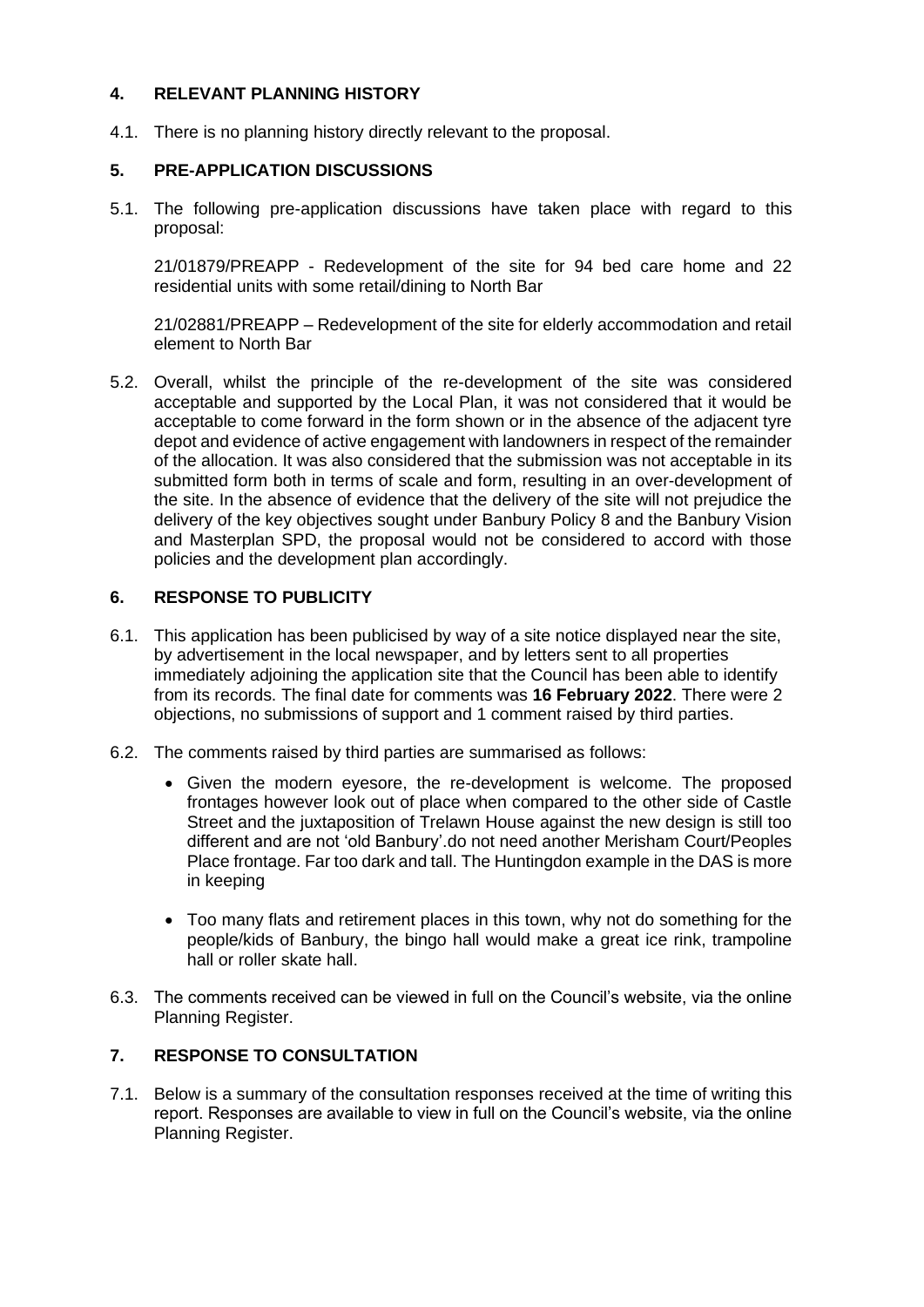## TOWN COUNCIL AND NEIGHBOURHOOD FORUMS

7.2. BANBURY TOWN COUNCIL: **Comment** that they agree with the principle of this from of development in this location but raise concerns about the scale and siting of the blocks nearest to Trelawn House and suggest a greater set back from the listed building be explored with reduced block sizes/heights near to the listed building.

## **CONSULTEES**

- 7.3. OCC HIGHWAYS: **No objections** subject to issues being resolved in respect of car park layout, cycle parking, access details, travel plan, CTMP, delivery service plan and modal details
- 7.4. OCC DRAINAGE: **Objection** due to insufficient information and details
- 7.5. OCC ARCHAEOLOGY: **Comment** the site is in an area of archaeological importance and therefore recommend that prior to the determination of the application that an archaeological field evaluation is carried out.
- 7.6. OCC FIRE SERVICE: **Comment** that the works will be subject to full building regulations
- 7.7. CDC CONSERVATION OFFICER: **Refuse** as submitted. The very detailed comments can be read in full on the application file and are discussed in the appraisal below.
- 7.8. CDC ENVIRONMENTAL HEALTH: **No Objection** subject to conditions relating to contamination and electric charging points
- 7.9. CDC STRATEGIC HOUSING: **Comment:** in accordance with Policy BSC3 require 30% affordable housing provision with 70:30 tenure split. Recognise that affordable housing provision on site would not be practical due to the nature of the development, but if viable, require an off-site affordable housing contribution in lieu of on-site.
- 7.10. CDC ECOLOGY: **No objection** as there is no issue here regards protected species or habitats and any nesting birds in the buildings can be dealt with by condition. It will deliver a good level of biodiversity enhancement as no real ecological value on site. No issues with the planting plan which will provide limited resources for invertebrates and birds. A biodiversity enhancement plan should be conditioned.
- 7.11. CDC POLICY: **No comments**
- 7.12. CDC LANDSCAPE OFFICER: No comments received

## 7.13. CDC LAND DRAINAGE: **No objection**

7.14. THAMES WATER: **No objection** in terms of waste - foul, surface water network infrastructure capacity and surface water drainage are acceptable, **but** there is an inability in the existing water network infrastructure to accommodate the development and therefore a condition is recommended.

## **8. RELEVANT PLANNING POLICY AND GUIDANCE**

8.1. Planning law requires that applications for planning permission must be determined in accordance with the development plan unless material considerations indicate otherwise.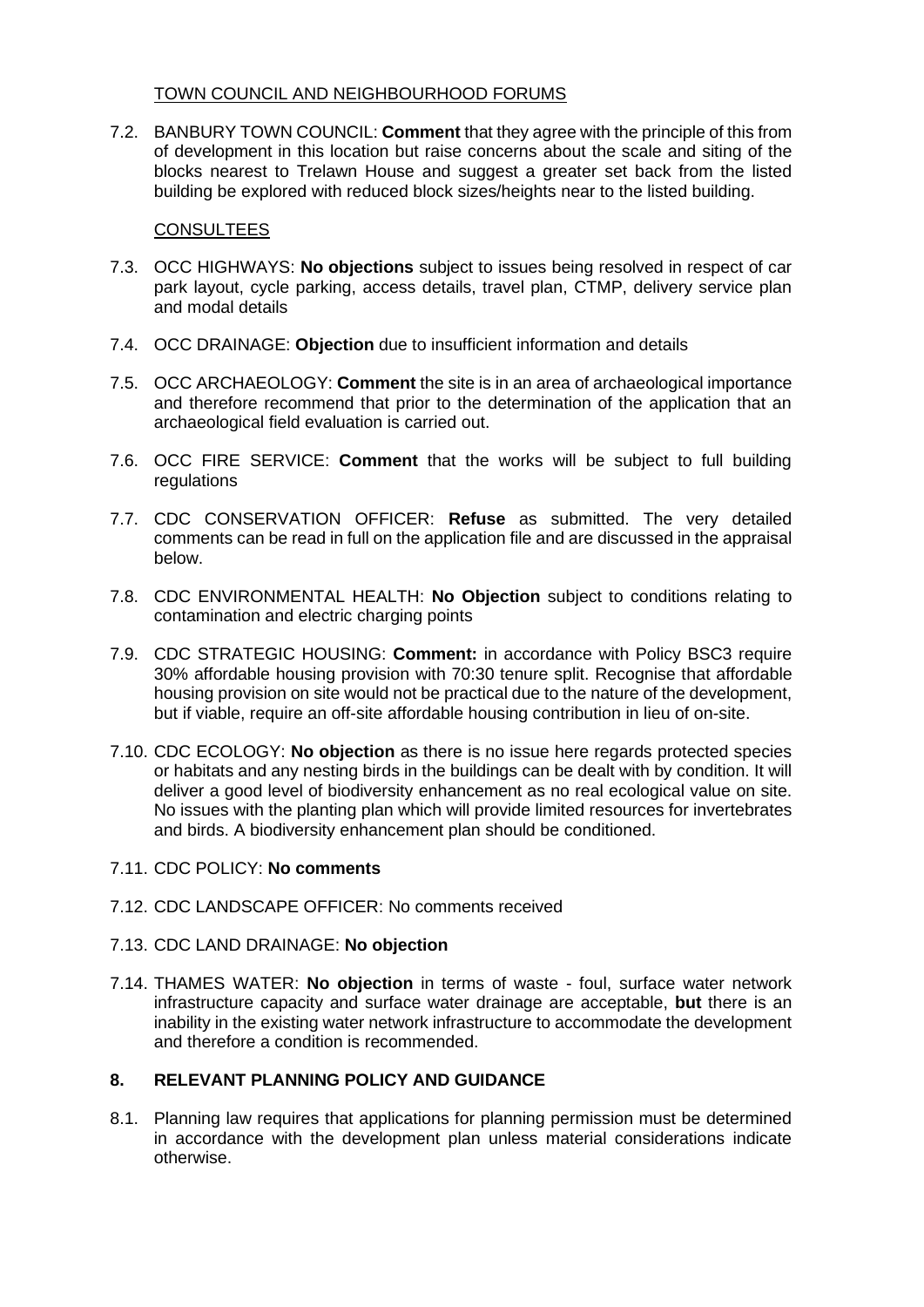8.2. The Cherwell Local Plan 2011-2031 - Part 1 was formally adopted by Cherwell District Council in July 2015 and provides the strategic planning policy framework for the District to 2031. The Local Plan 2011-2031 – Part 1 replaced a number of the 'saved' policies of the adopted Cherwell Local Plan 1996 though many of its policies are retained and remain part of the development plan. The relevant planning policies of Cherwell District's statutory Development Plan are set out below:

# CHERWELL LOCAL PLAN 2011 - 2031 PART 1 (CLP 2015)

- SLE1 Employment development
- SLE2 Securing dynamic town centres
- SLE4 Transport
- BSC2 Effective and efficient use of land
- BSC3 Affordable housing
- BSC4 Housing Mix
- BSC10 Open space, outdoor sport and recreation provision
- BSC11 Local Standards of Provision outdoor recreation
- BSC12 Indoor sport, recreation and community facilities
- ESD1 Climate change
- ESD2 Energy hierarchy
- ESD3 Sustainable construction
- ESD4 Decentralised systems
- ESD5 Renewable energy
- ESD6 Sustainable flood risk
- ESD7 SuDS
- ESD15 Built and historic environment
- Policy Banbury 7 Strengthening the town centre
- Policy Banbury 8 Bolton Road
- INF1 Infrastructure

# CHERWELL LOCAL PLAN 1996 SAVED POLICIES (CLP 1996)

- TR1 Transportation funding
- C18 listed buildings
- C23 Conservation area
- C28 Design
- C30 Design
- C32 Access for Disabled People
- C34 Views of St Marys Church
- ENV12 Contamination
- 8.3. Other Material Planning Considerations
	- National Planning Policy Framework (NPPF)
	- Planning Practice Guidance (PPG)
	- The Planning (Listed Buildings and Conservation Areas) Act 1990
	- Banbury Vision and Masterplan SPD 2016
	- Banbury Conservation area Appraisal 2018
	- CDC Residential Design Guide SPD 2018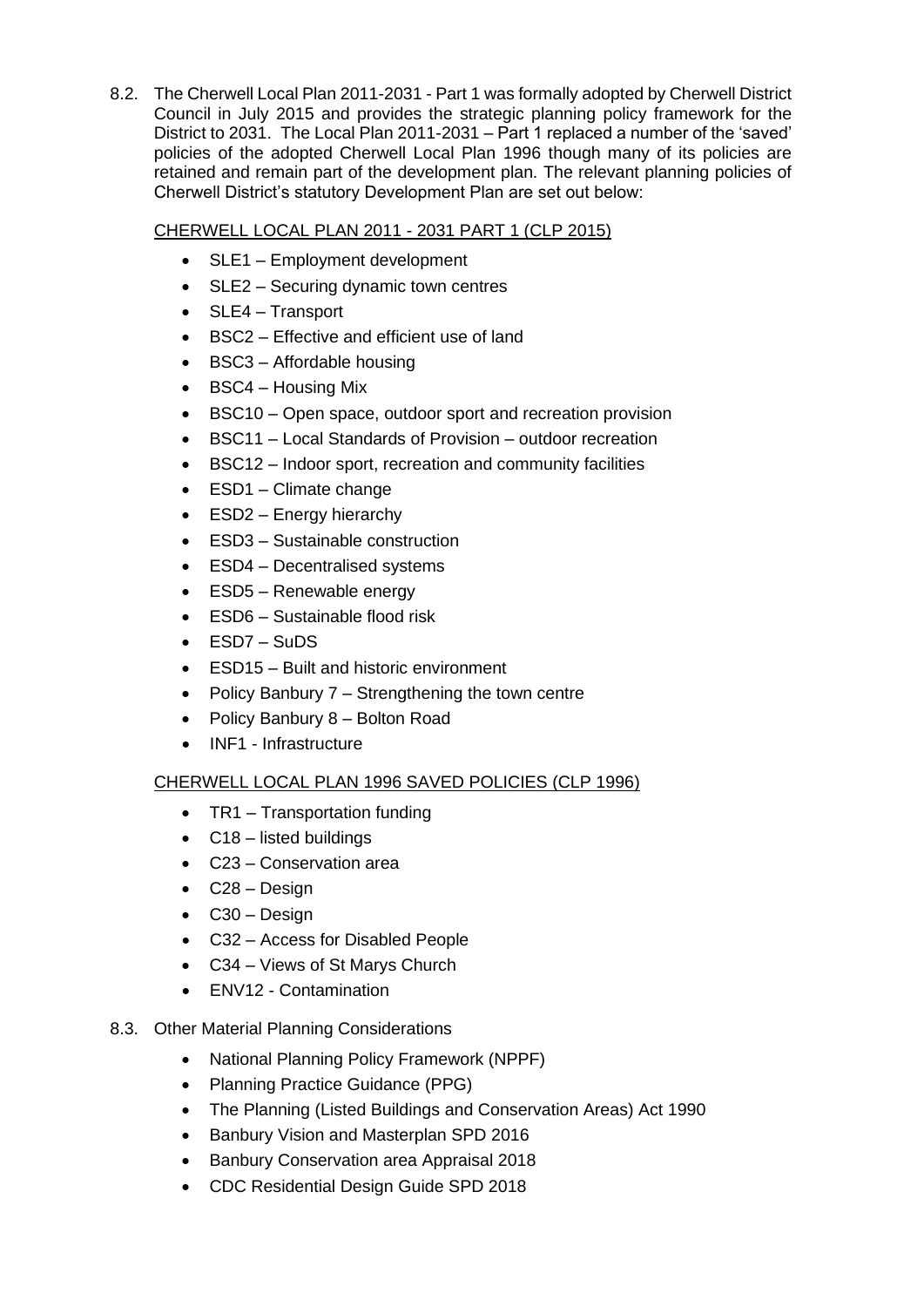• OCC Street Design Guide 2021

# **9. APPRAISAL**

- 9.1. The key issues for consideration in this case are:
	- Principle of development
	- Quantum of Development and Need
	- Heritage impact
	- Layout, Design, Open Space and Landscaping
	- **Highways**
	- Flood Risk and Drainage
	- Land Contamination, Noise, Odour and Air Quality
	- Sustainable Construction and Sustainability
	- Health and Well-Being
	- Viability
	- Planning Obligations

## Principle of Development

- 9.2. The site forms part of a larger allocated site in the adopted Cherwell Local Plan 2011- 2031 ('CLP 2015') under Policy Banbury 8: Bolton Road. Policy Banbury 8 seeks to regenerate this part of the town and provide a mixed use development of employment uses and housing comprising retail, hotel, leisure, ancillary residential, car parking and 200 dwellings in conjunction with the wider retail and leisure proposals. The application site is located at the western end of the allocation occupying a prominent corner position and is bounded by North Bar to the west, Castle Street to the north and Bolton Road to the east. The policy requires a high quality landmark mixed use development that will support the regeneration of this area and its integration with the wider town centre with pedestrian and cycle linkages through Parsons Street and Castle Quay Shopping centre. Policy SLE2: Securing Dynamic Town Centres seeks to direct 'Main Town Centre Uses' towards the town centres of Banbury and Bicester.
- 9.3. Policy Banbury 8 also states that the development proposals will be expected to be in accordance with an SPD for the site and also come forward in a comprehensive approach for the redevelopment of the whole site accompanied by a detailed masterplan to ensure a fully integrated and comprehensive development of the site rather than piecemeal. In terms of the SPD this has not been progressed to date and is unlikely to be produced in conjunction with this development plan. The Banbury Vision and Masterplan SPD 2016, however, remains a material consideration.
- 9.4. The site is partly within the Banbury Conservation Area and is in Banbury Town Centre within the shopping Area (as defined on the Local Plan Map – Policy Banbury 7). This policy seeks to strengthen the town centre and supports shopping, leisure and other main town centre uses within it and residential development in appropriate locations except where it will lead to the loss of retail or other main centre uses. Policy Banbury 7 goes on to say however, that the change of use of sites for residential development will normally be permitted if proposals contribute significantly to the regeneration of the town centre. It is therefore considered that the redevelopment of the site for elderly residential accommodation can be considered to accord with Policies Banbury 7 and Banbury 8 in principle.
- 9.5. Notwithstanding the above, the NPPF defines bingo halls and offices as town centre uses. Paragraph B.48 of the CLP 2015 explains that the loss of jobs in any use class will be a consideration in determining a planning application. The application proposal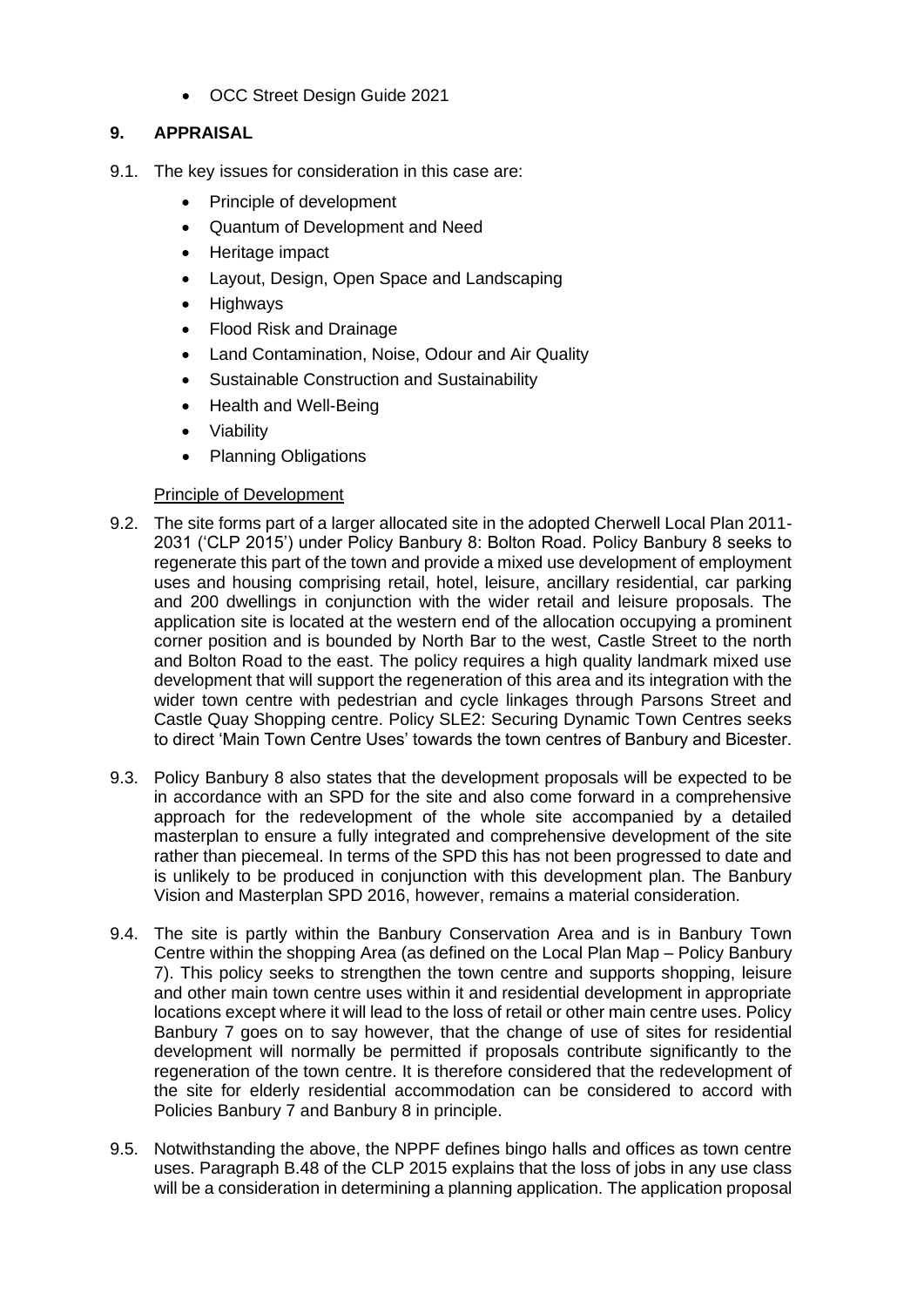is therefore inconsistent with Policy 7 in this regard as it would lead to the loss of main town centre uses in the town centre. The Banbury Vision and Masterplan SPD 2016 also advises that should this part of Policy Banbury 8 come froward for redevelopment that existing uses and occupiers could remain on site. It is also relevant to consider however, that the main bingo building has been vacant for some time and that the proposal will provide potential for regeneration of this area albeit only a part of the whole allocation.

- 9.6. In respect of new commercial use on the site, Churchill initially considered at preapplication an element of retail on the site fronting onto North Bar. However, Churchill advise that there is a covenant across the majority of the site restricting the sale of liquor which may prevent any café or restaurant taking the premises. Further the applicant advises that following enquiries there was little or no interest from food retailers. Whilst this is regrettable, having regard to the location of the site, the proposed residential use, distance from the main central shopping area and the recent changes in shopping habits, this position is accepted.
- 9.7. In Cherwell a five year housing land supply does not presently exist. The Council's latest Annual Monitoring Report (AMR 2021), prepared in accordance with the NPPF guidance identifies only a 3.8 year housing land supply for the period 2021-2026 and a 3.5 year housing land supply for the period 2022-2027 (commencing on 1 April 2022). As the Council cannot demonstrate a five year housing land supply, in accordance with the NPPF, any assessment of residential proposals will need to apply the 'tilted balance'. The 'tilted balance' states that planning permission should be granted unless any adverse impacts of doing so would significantly and demonstrably outweigh the benefits when assessed against the policies in the adopted CLP 2015and the NPPF taken as a whole. The proposal will contribute towards the council's 5 year housing land supply. It is considered that the proposal is consistent with Policy Banbury 8 in terms of providing new homes, however, it falls short on the number set out in the policy and does not provide market or much needed affordable family housing.
- 9.8. Policy Banbury 8 also states that, in order to achieve continuity in design and delivery of the vision, a small scale, piecemeal approach would not be appropriate. The policy explains that a comprehensive approach is preferred but that a phased approach may be permitted provided that, proposals will contribute towards the creation of a single integrated community and coherent development. The application submission relates to only part of the site and more crucially does not include the tyre depot or Trelawn House adjacent. As such the application is not in accordance with Policy Banbury 8 and may therefore not achieve the policy objectives. Whilst the application submission advises that the tyre depot occupiers are not currently interested in developing the site comprehensively due to their long lease, no written statement has been included from the tyre depot occupiers to confirm this. Further, the scheme does not appear to have been designed with the possible re-development of the tyre depot site in mind with the potential to incorporate it into this development as an extension to the facility, family housing or other appropriate town centre use in the future.
- 9.9. It is vital that in order to deliver the vision for Policy Banbury 8 that positive engagement with adjoining occupiers and landowners is clearly evidenced. If a comprehensive re-development proposal cannot be achieved, the policy requires a comprehensive masterplan as part of any submission to show how the proposed development would not prejudice the acceptable and viable re-development of the remainder of the site. This would ensure that the adjacent land, and in particular the tyre depot site, could be fully integrated, including a single vehicular access point with suitable pedestrian connectivity. The indicative plan within the Design and Access Statement as shown with separate accesses and boundary enclosures would not deliver an integrated site.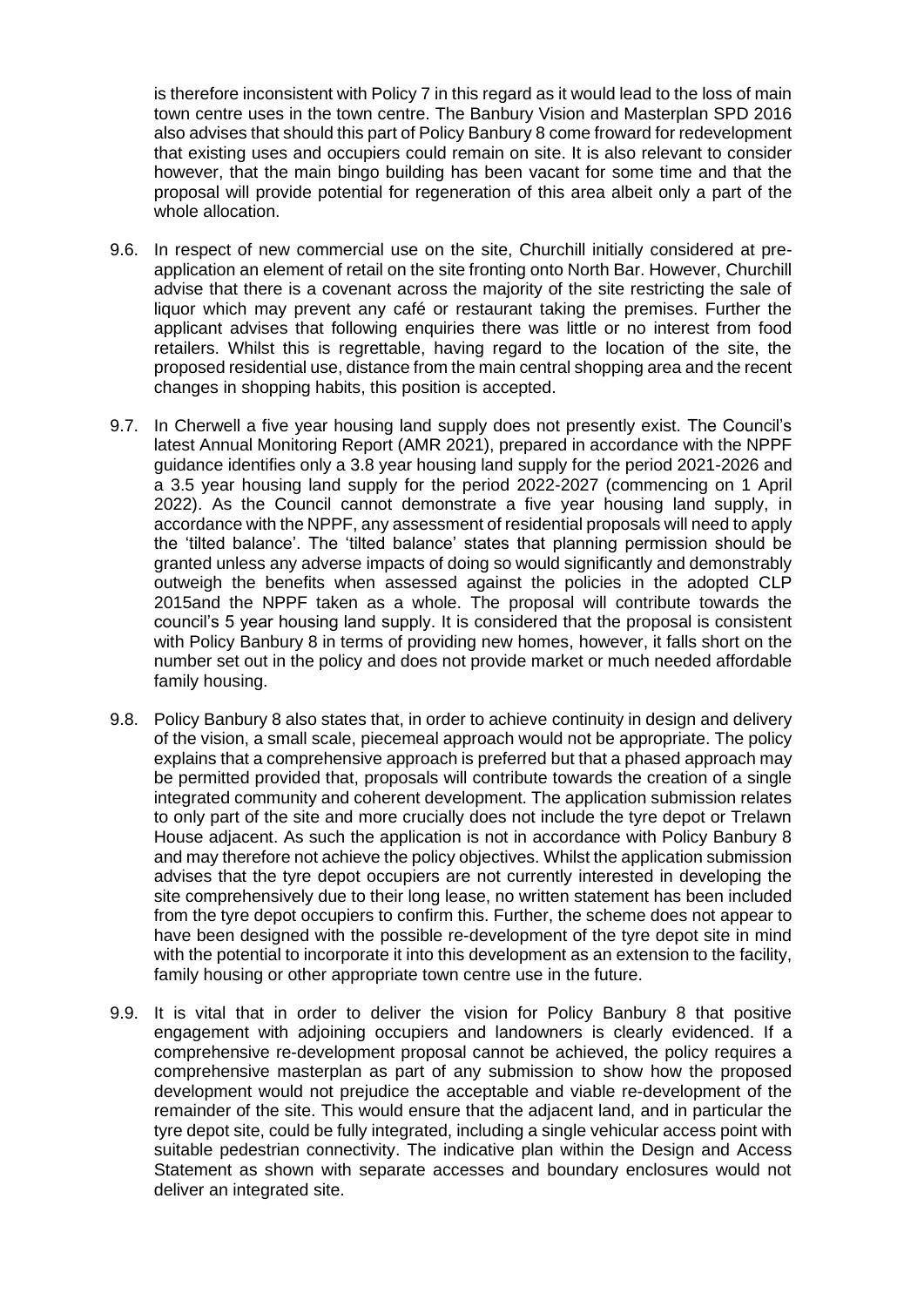- 9.10. The Banbury Vision and masterplan SPD which was adopted in 2016 is also relevant in the consideration of the application which identifies the site as a potential area for re-development for town centre uses and car parking. The SPD contains objectives which seek to create a vibrant, attractive town centre and environment and high quality housing development.
- 9.11. The proposal must also be considered against and be consistent with housing policies within the CLP 2015. The proposals are consistent with Policy BSC2 which states that the council will encourage the re-use of previously developed land. The site is in an extremely sustainable location. In terms of Policy BSC3 Affordable housing and BSC4 Housing Mix, the proposal does not seek to provide on-site affordable housing provision and has submitted a viability appraisal which advises that an off-site affordable housing contribution would not be viable. This is considered further below.
- 9.12. Having regard to the above, it is considered that the re-development of the site for residential purposes is supported, however, there are reservations given the piecemeal nature of the submission which has not been fully justified and clarified by the applicant, particularly in respect of the Tyre Depot, which is excluded, which consequently is not in accordance with Policy Banbury 8 in this respect.

## Quantum of Development and Need

- 9.13. Policy Banbury 8 envisages that in conjunction with the wider retail and leisure proposals for this area that approximately 200 new dwellings will also be delivered. The application site relates to approximately 0.48ha of the wider 2 hectares site. The submission which includes the demolition of the former bingo building and existing office premises, proposes that the re-development of the site would be occupied by a retirement complex of 80 apartments and community facilities to serve those residents. The submission does not provide for market family housing or affordable housing or other town centre uses.
- 9.14. In support of the application, the applicant has provided information on the need for the provision of elderly retirement accommodation of this type as life expectancy increases and the aging population continues to rise. The recently prepared Oxfordshire Growth Needs assessment Report (July 2021) shows that in comparison to all other Oxfordshire Districts, Cherwell has seen the greatest increase in the proportion of the population aged 65+ between 2011-2018. The Oxfordshire SHMA (2014) also indicates a significant increase in Cherwell's aging population 2011-2031 and acknowledges the need to provide housing for older people. Policy BSC4 of the CLP 2015 also states that '*opportunities for the provision of extra care, specialist housing for older and/or disabled people and those with mental health needs and other supported housing for those with specific living needs will be encouraged in suitable locations close to services and facilities. All proposals will be expected to provide affordable housing in accordance with Policy BSC3: Affordable Housing'*. The submission in principle would therefore be in accordance with Policy BSC4 as stated above.
- 9.15. Whilst it is accepted that a residential retirement scheme on this part of the Banbury 8 site may be acceptable in principle, and that the remainder of the Bolton Road redevelopment area may be better suited to retail, leisure, car parking and hotel uses as required by Policy Banbury 8, due to its proximity and relationship with the town centre itself, the redevelopment of this part of the site in isolation for residential use only must not prejudice the viable and timely delivery of either the total number of dwellings (200) for the overall site or the delivery of the remainder of the site; including the design and place shaping principles, improved links to the town centre and improved public realm accordingly as required by the policy and SPD.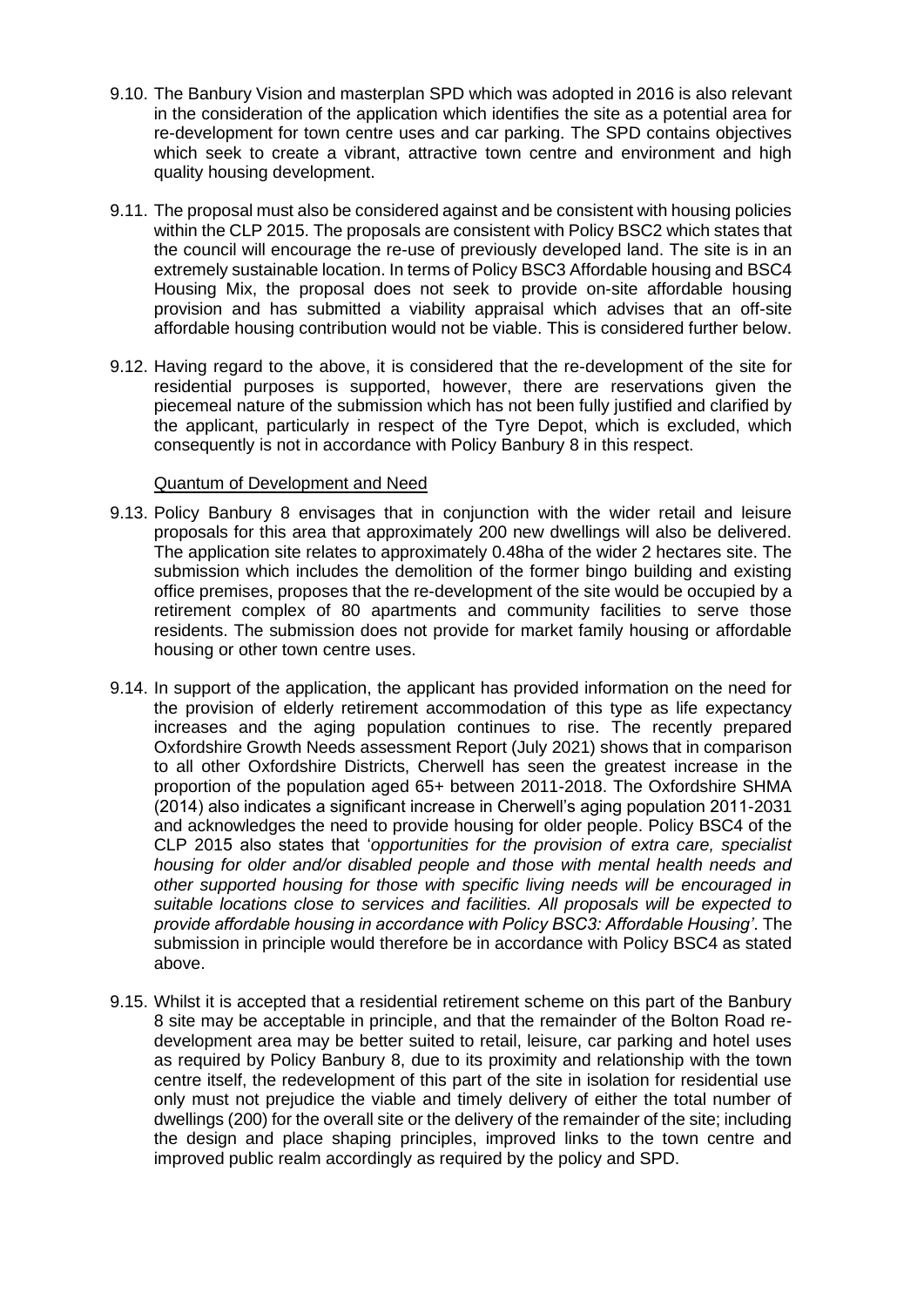9.16. Notwithstanding the above, it is considered that on balance, the re-development of this part of the Bolton Road redevelopment site for elderly living accommodation might be acceptable in principle having regard to its sustainable location and proximity to the town centre, local amenities and public transport connections. The current application submission however, is not currently considered acceptable as it does not provide sufficient parking and manoeuvring space within the development to OCC standards and it is therefore not clear that the site can be developed appropriately for 80 apartments appropriately.

#### Heritage Impact

- 9.17. The site is partially within the Banbury Conservation Area and there are a number of key listed buildings immediately adjacent and within the vicinity of the site, including St Marys Church. Saved Policy C34 of the adopted Cherwell Local Plan 1996 seeks to protect the views of St Marys Church. There are also a number of local heritage assets / non-designated heritage assets on North Bar Street, Warwick Road and Castle Street.
- 9.18. Section 72(1) of the Planning (Listed Buildings and Conservation Areas) Act 1990 (as amended) states that in carrying out its functions as the Local Planning Authority in respect of development in a conservation area: *special attention shall be paid to the desirability of preserving or enhancing the character or appearance of that area.*
- 9.19. Likewise, Section 66 of the same Act states that: *In considering whether to grant planning permission for development which affects a listed building or its setting, the local planning authority…shall have special regard to the desirability of preserving the building or its setting or any features of special architectural or historic interest which it possesses.* Therefore, significant weight must be given to these matters in the assessment of this planning application.
- 9.20. Conservation Areas and Listed Buildings are designated heritage assets, and Paragraph 199 of the NPPF states that: *when considering the impact of a proposed development on the significance of a designated heritage asset, great weight should be given to the asset's conservation (and the more important the asset, the greater the weight should be). This is irrespective of whether any potential harm amounts to substantial harm, total loss or less than substantial harm to its significance.* Policy ESD15 of the CLP 2015 echoes this guidance.
- 9.21. The Banbury Conservation Area was designated in 1969 and last reviewed in September 2018. The Conservation Area Appraisal identifies the application site is bounded by the Main Route/Calthorpe/Medieval and Castle Street Character Areas.
- 9.22. Banbury is a rural market town with an intact medieval street pattern within its central core, surrounded by 18<sup>th</sup> and 19<sup>th</sup> century suburbs. The significant urban fabric and grain of the town must be understood and respected in order to inform future development.
- 9.23. The site forms part of an important urban block at a key crossroads in the centre of Banbury, lying within and adjacent to the Banbury Conservation Area. Whilst there are several important listed buildings and non-designated heritage assets, with key views and focal points, the quality of the street scene has suffered due to a lack of vision in the late 20th century and early part of 21<sup>st</sup> century. A concurrent application 21/04179/LB deals with the demolition of the Buzz Bingo buildings which currently envelop 3 sides of the Grade II Listed Trelawn House.
- 9.24. The Banbury Conservation Area is a designated heritage asset and comprises mainly traditional buildings forming strong frontages on burgage plots using a limited palate of materials, form and scale. The designation aims to manage and protect the special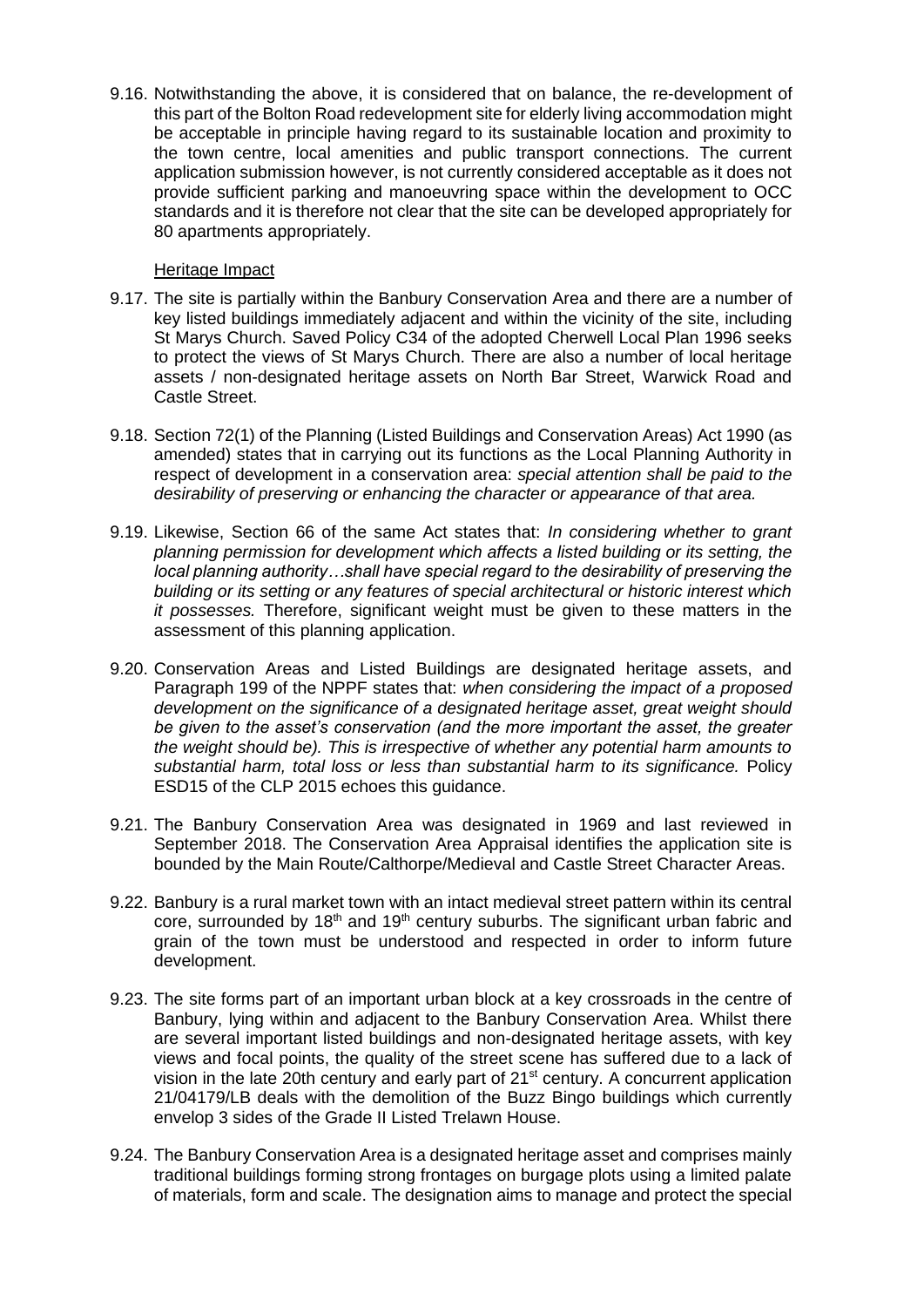architectural and historic interest of the urban grain of the town and features that make it unique. Any new development should preserve or enhance the character or appearance of the conservation area, '*the special architectural or historic interest of which it is desirable to conserve or enhance'*.

- 9.25. The proposed development lies adjacent to the site of Banbury's historic North Bar, south of Cuttle Brook and Back Lane (now known as Castle Street). There was a strong traditional frontage to North Bar Street/Southam Road with long rear linear development stretching to the east. A multi storey car park to the north of the site has recently been demolished and currently provides a surface car park. The visual analysis of the Main Route Character Area identifies the bingo site as a negative landmark and crossroads where the North Bar stood as a point of 'disorientation'.
- 9.26. The Banbury Vision and Masterplan 2016 SPD and Policy Banbury 8 both reiterate the importance of this site within Banbury town centre and its historic core in respect of the redevelopment of the area. Whilst the Banbury Vision and Masterplan SPD 2016 identifies a potential for 3-4 storey development on the site, there are conservation and urban design concerns with 4-storey development immediately adjacent to and behind the 2 storey listed building. The historic curtilage of Trelawn House extended eastward into the application site.
- 9.27. The proposal under the concurrent application 21/04179/LB looks to expose the northern gable of Trelawn House and this application does not take up the challenge of rebuilding on the corner of the site. This will make the intersection between the four streets less defined. The opportunity to create a piece of architecture worthy of corner status, adjacent to the grade II listed Trelawn House and the Three Pigeons Pub was encouraged during pre-application discussions, although the alternative option of the public art celebrating the history of North Bar was also discussed. The absence of a building on this corner also creates more pressure for higher density to Castle Street and Bolton Road. If the open space is to be the key feature on this prominent corner, it is also important that the public art also makes a positive statement to the streetscape. The north elevation of Trelawn House is blank and was not designed to be exposed to view. It is therefore considered that the current building form and area of open space as shown does not create the landmark statement building/development envisaged by the development plan nor the Banbury Vision and Masterplan.
- 9.28. The proposed development aligns with Trelawn House creating a green wedge to Castle street with the building line set back. It runs parallel with the north wall of Trelawn House in the western part, and then breaks forward, parallel with Castle Street. The Conservation Officer has commented that she is not convinced that Trelawn House with its blank north elevation, should dictate this move away from a strongly defined building line addressing Castle Street and North Bar as illustrated in the Banbury 8 masterplan, particularly having regard to making the best use of land. This also creates difficulty at the change in angle of the buildings which has not been resolved in the proposals and is therefore currently unacceptable.
- 9.29. In terms of the Castle Street elevation, it is considered by the Conservation Officer that the 3 storey block which is set slightly above pavement level should be reduced to 2 storey beside Trelawn House and the space between the two also requires further consideration. As the roof is continuous and there is a stone band separating the second and third floor it looks quite monolithic as it lacks the usual plot width of traditional terraces, normally divided by chimneys and doors. Omitting the stone band and dividing the façade into typical 2-bay burgage plots would be more reflective of the north side of Castle Street. Juliet balconies are discouraged fronting the highway. The widths of the doors and windows look too wide and the band of masonry between ground and first floors too thin. The proportions of the white block are too squat and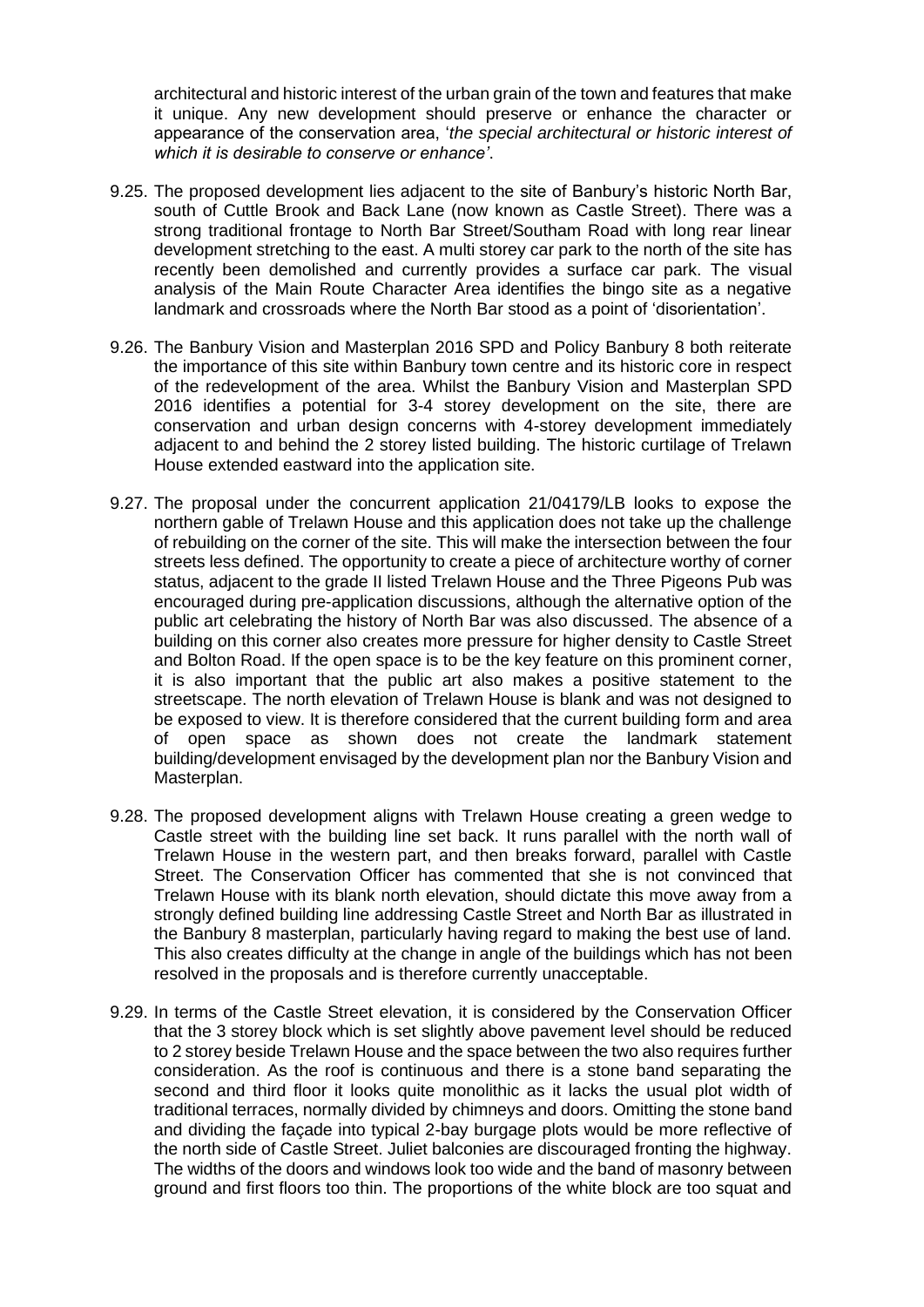together with the width and colour detracts from the scheme. The depth of the roof slope east of the white block creates a roof slope that is too big (compare with the lower 3-storey roof) and makes the development look contrived. A lower block might be better on this corner with Bolton Road.

- 9.30. The proposed development along North Bar is 3-storey. North Bar rises in a southerly direction and adjoins a modest 3-storey development with a higher eaves line. It is considered that here there might be an opportunity to have modest 3-storeys fronting the car park with slightly higher eaves aligning with the adjacent 3-storeys, stepping down to 2-storeys towards Trelawn House. In terms of detailing, the Conservation Officer also raises concerns with respect of materials, eaves, window proportions and door/porch detail.
- 9.31. Having regard to the above comments, it is considered that the proposals are currently not acceptable in terms of impact upon heritage assets primarily Trelawn House, properties in North Bar and the Banbury Conservation Area and as such would be contrary to the Development Plan, and Government advice within the NPPF in this regard and would therefore warrant a reason for refusal.
- 9.32. The site is also located in an area of archaeological interest within the medieval core of the town, immediately south east of the site of North Bar, originally built around the C13th and one of the five gates around the town. The Medieval settlement is recorded in the Domesday Survey of 1086, and it is likely that the centre is what forms the historic core today.
- 9.33. An archaeological evaluation 50m to the west of the site of the redevelopment of the Warwick Road car park, archaeological deposits were recorded relating to a postmedieval brewery. An archaeological watching brief took place 85m to the west of the development area at Warwick Road found that though the area had been heavily truncated by earlier development, an undated pit and gully were recorded. An archaeological investigation c. 138m to the east of the development site recorded late Saxon ditches which were likely property boundaries, an  $11<sup>th</sup>$  century pit, a stone lined pit and gullies dated to the  $13/14$ <sup>th</sup> centuries.
- 9.34. The development site also lies 160m south west of the site of Banbury castle, where an archaeological evaluation recorded pre-Conquest activity that pre-dated the castle. Also recorded were a large ditch and a causeway constructed across the silty marshes. The evaluation took place on a site which has been subject to development and truncation, though this is likely less than seen on the proposal site, it suggests that the development has the potential to impact on archaeological remains associated with the Medieval and early post Medieval development of the town.
- 9.35. Having regard to the above, County Archaeologist advises that an archaeological desk based assessment, in line with the Chartered Institute for Archaeologists standards and guidance, including the submission of an appropriate written scheme of investigation to agree the scope of the assessment should have been submitted with the application in line with paragraph 194 of the NPPF. The applicant has since been in further discussion with the County Archaeologist regarding this matter who has since advised that '*it seems that predetermination work will be difficult to carry out whilst the building and car park are still in use, so I would ask for a staged programme of archaeological investigation to be part of the conditions if permission is granted'*.

#### Layout, Design, Open Space and Landscaping

9.36. Policy Banbury 8 requires a high quality landmark mixed use development that will support the regeneration of this area and its integration into the wider town centre. The policy also requires a design which respects and enhances the conservation area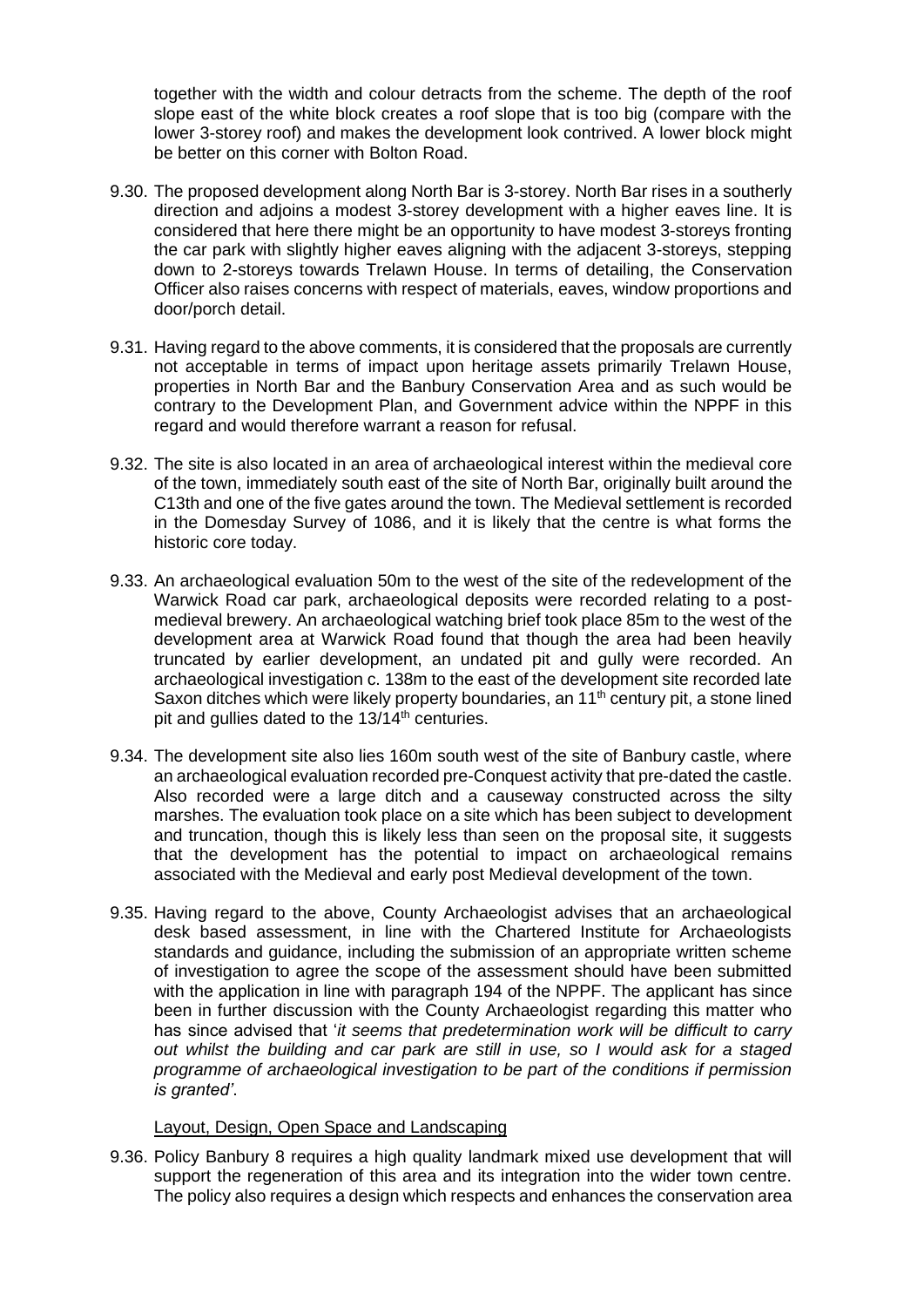and the historical grain of adjoining area sand in particular, the Grade II Listed building Trelawn House to the west of the site. There is great opportunity here to enhance this part of Banbury, providing a rich grain of streetscape and urban housing development which draws on the architectural and historical context of the site and conservation area as a whole.

- 9.37. As previously stated, the site forms part of an important and visually prominent urban block within the centre of Banbury which lies within and adjacent to the Banbury Conservation Area. It is accepted that the quality of the street scene here has suffered in recent past, but the re-development of this site gives a great opportunity to improve this busy and prominent junction with high quality, well-designed landmark buildings which respect the historic core and adiacent heritage assets in terms of scale. massing, design and choice of materials. It should also be mindful of the setting of listed buildings and the heritage views as discussed above. This site can also potentially act as an important catalyst for the remainder of Policy Banbury 8 being brought forward for development accordingly, although it should be noted that Policy Banbury 8 recommends that the whole site is developed as one rather than piecemeal as is the case here and the inclusion of the tyre depot within any redevelopment scheme has therefore been encouraged through pre-application discussions.
- 9.38. Policy Banbury 8 also sets out a number of site-specific design and place shaping principles relating to the development of the site. One of these is that the development should comply with Policy ESD15 of the CLP 2015. Policy ESD15 advises that the design standards for new development, whether housing or commercial are equally important, and seeks to provide a framework for considering the quality of the built environment, to ensure that we achieve locally distinctive design which reflects the context within which it sits. This policy also advises that the design of all new developments will need to be informed by an analysis of the context, together with an explanation and justification of the design principles that have informed the design rationale which should be demonstrated in a Design and Access Statement. The application is accompanied by a Design and Access Statement accordingly which generally assesses only the immediate context of the site and does not assess more widely the historic core. This document includes several photos of the existing area and site. A number of precedent development photos are included on page 10 of the document, but it is unclear how these relate specifically to Banbury and are not locally distinctive in their design.
- 9.39. It is essential from an urban design perspective to understand the visual impacts of the heights proposed along key vistas around the site as well as the setting of adjacent listed buildings, views of St Mary's Church and the impact upon the character and appearance of the Banbury Conservation Area. The proposed heights are of particular importance when seen in the context of Grade II Listed Trelawn House and these are discussed above and by the Conservation Officer.
- 9.40. Design is not only about the physical appearance of a development but how it works, functions and fits together, both in terms of itself and with that around it. The masterplan and layout plan must be robust having derived from a full understanding of both the site's constraints and opportunities and its setting, resulting in a new development that sits comfortably with its location and surroundings.
- 9.41. Paragraph 130 of the NPPF states that planning decisions should ensure that developments:
	- Will function well and add to the overall quality of the area, not just for the short term but over the lifetime of the development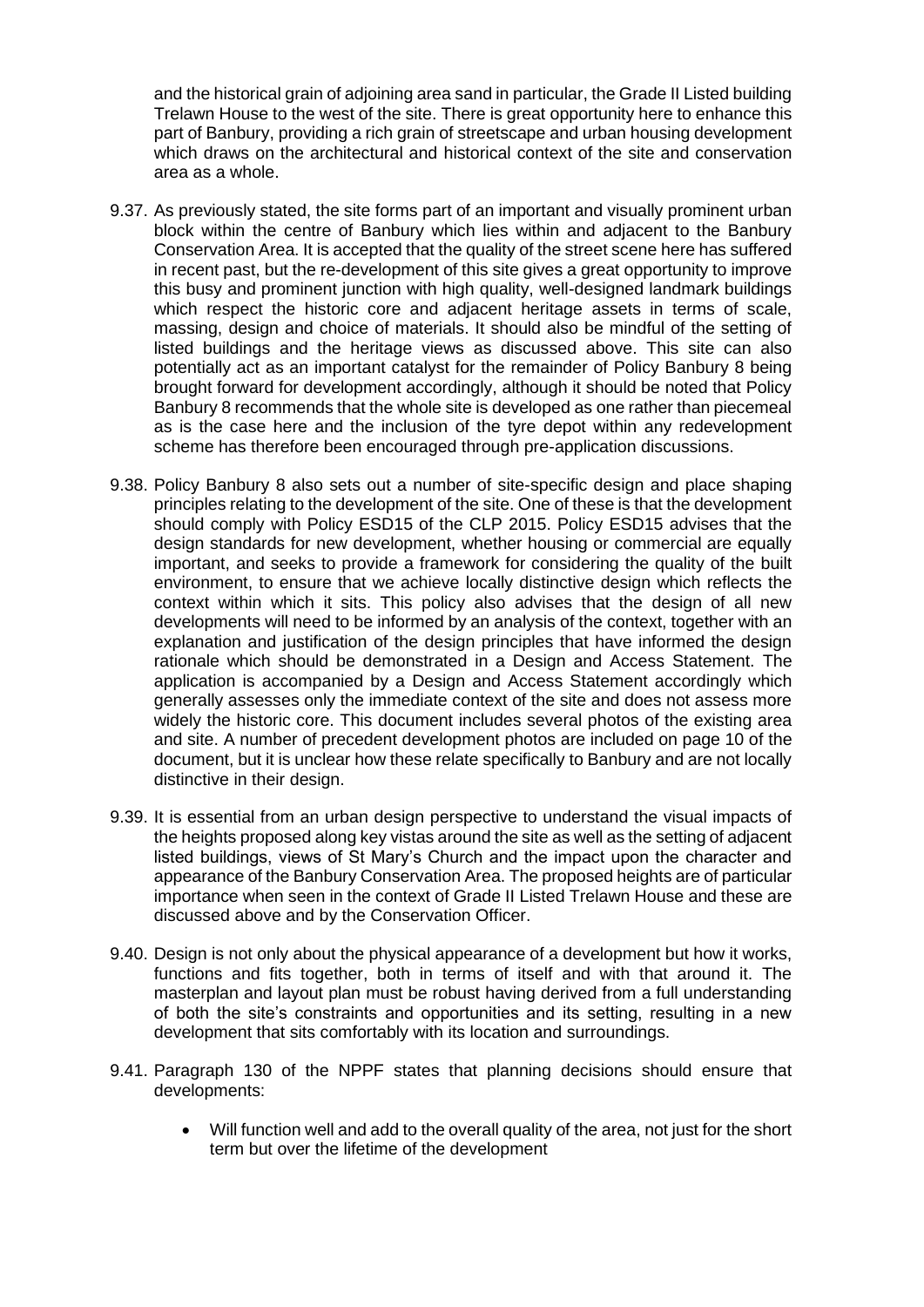- Are visually attractive as a result of good architecture, layout and appearance and effective landscaping
- Are sympathetic to the local character and history, including the surrounding built environment and landscape setting, while not preventing or discouraging appropriate innovation or change
- 9.42. The Council's adopted Residential Design Guide SPD 2018 also seeks to ensure that new development responds to the traditional settlement pattern and character of a town. It advises in Section 3 that in assessing the townscape it is important to question *'how might the scheme reflect locally distinctive relationships between buildings and the public realm'*, such as building forms, groupings, heights, rooflines and architectural details, wall and surface materials.
- 9.43. In addition to Policy ESD15 of the CLP 2015, The Banbury Vision and masterplan SPD also contains development principles and aspirations for the re-development of the site which must be considered. As previously discussed in the pre-application guidance, whilst the Banbury Vision and Masterplan envisages that 3 to 4-storey development might be acceptable on the site, regard must also be given to the surrounding older Victorian and Georgian development to Castle Street, which is a mix of 2 and 3-storey dwellings and North Bar. Whilst North Bar comprises 3-storey, buildings they are generally smaller in scale to that now proposed, and this is exacerbated by the land levels on the site relative to the adjacent Grade II Listed Building Trelawn House. It is considered that the overall scale and bulk of the building could be improved by proposing a mix of 2, 2.5, 3 and 4-storey building heights rising from west to east across the site rather than the substantial 3 and 4-storey block proposed. The overall visual impact of the development could be further reduced by reducing the ground levels on site to those that would have originally related to the site. The scale of the proposed 4-storey building on this corner with its high eaves and hipped roof arrangement in relation to the existing Castle Street properties is demonstrated by the section shown on drawing number 10116BB-PA10. As discussed above, it is considered that the scheme would benefit from a lower building here.
- 9.44. In terms of the views of the building down North Bar, the blank gable ends at ground floor level are unfortunate. Further consideration must be given to providing fenestration here and therefore natural surveillance to North Bar and the adjacent footpath link which currently runs down the side of buildings along North Bar to Bolton Road. This is one of the key pedestrian links which must be improved as part of the Banbury 8 re-development proposals in order to increase connectivity to and integration with the town centre for the general public. It is not clear from the submission how this aspiration is achieved to create a safe and inviting pedestrian link between the buildings and adjacent car park separated by retaining wall and railings from North Bar through to Bolton Road and the town centre.
- 9.45. Following pre-application discussions, whilst the applicant has sought to address concerns raised previously in terms of the building height in respect of Castle Street and Trelawn House, the building remains clearly visible behind Trelawn House and remains overly dominant in this respect. Whilst the existing Buzz Bingo building is of no architectural merit, it currently sits behind Trelawn House and is not visible behind. The applicant has been requested to consider reducing the height of the building immediately to the rear and side of Trelawn house to 2 or 2.5 storey. This was previously discussed at pre-app but has not been addressed by this submission.
- 9.46. In terms of window details, it is unclear from the plans what from these will take. The buildings are designed to replicate traditional townhouses where sliding sash are the traditional window style. It is understood from discussions with the applicant that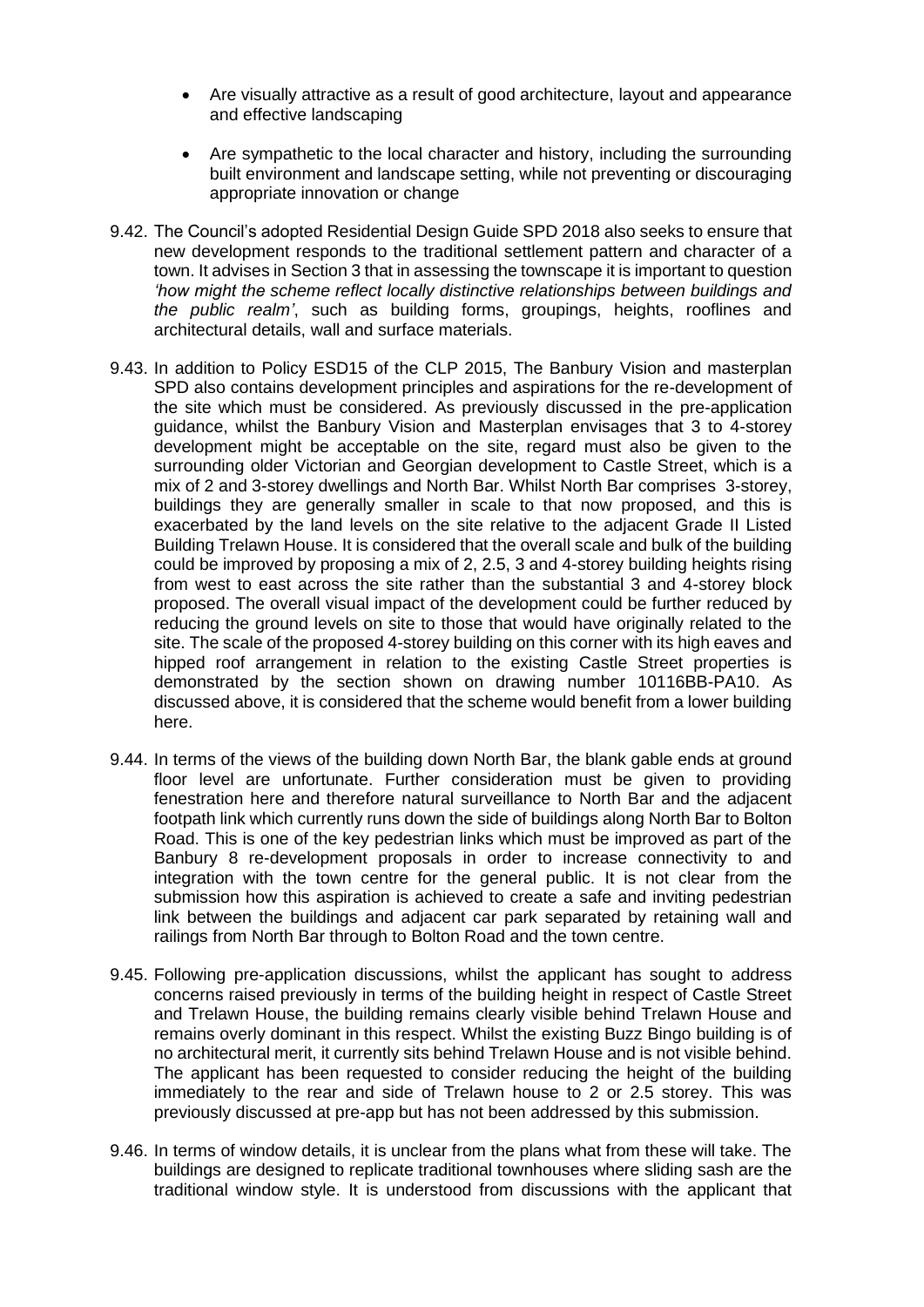elderly persons may not easily be able to open sliding sash, however, it is considered that if the buildings are to retain their 'Georgian' appearance, that the applicant should give further thought to the use of sliding sash to the main front elevations.

- 9.47. Local traditional vernacular are simple flat fronted buildings with minimal detail. The proliferation of long narrow projecting rear gables are therefore not appropriate and do not respect the local traditional vernacular and historic buildings within the proximity of the site and the Conservation Area. Proposed dormer windows should be of traditional proportions and constructed in appropriate materials. It is noted that the plans state grey UPVC, but these would not be in keeping with the local traditional vernacular nor the traditional style of building proposed.
- 9.48. Policy Banbury 8 is quite clear in its aspirations that this important crossroads requires a bespoke landmark design solution, and it is considered that this proposal does not provide that. A landmark building must provide interest, draw attention and focus, creating a sense of arrival into Banbury town centre that reflects its character, historical integrity and local distinctiveness as well as having regard to its context. It was previously discussed with the applicant at pre-application that a more modern architectural solution which reinforces local vernacular in terms of proportions, fenestration and materials might be more appropriate here, rather than a modern pastiche as proposed. Concerns raised by the Conservation Officer in terms of the design of the building are discussed in more detail above.
- 9.49. Policy Banbury 8 and the Banbury Vision and Masterplan SPD 2016 require the inclusion of a 7m landscape buffer fronting Castle Street. It is considered that the submitted application fails to deliver either the strategic landscape buffer as required by the SPD or the distinct landscape setting for Trelawn House or this prominent corner as envisaged through the design and access statement submitted with the application. The plans indicate small paved areas for each unit opening out on to Castle street at ground floor level within a grassed area behind a hedge with the landscape buffer between this hedge and Castle Street. The first issue to consider here is the amenity value of these small patio areas which are north facing and overshadowed by the 3 and 4 storey buildings themselves as well as suffering road traffic noise. The second issue is that the remaining public open space or strategic landscape buffer varies in width from 9m at the western end to only 4m at the Bolton Road end. This is not in accordance with Policy Banbury 8 or the Banbury vision and Masterplan SPD 2016.
- 9.50. In terms of the public open space to the corner of the site and to the side of Trelawn House, this indicates a small area enclosed by metal railings of only approximately 126m2 (scaled from the submitted site plan). It is not clear from the submission how this small area can provide that distinct landscape setting and gateway entrance to Banbury town centre. Furthermore it is considered that the landscaped corner as shown together with the exposed gable end of Trelawn House fails to provide the bespoke landmark design solution required here.
- 9.51. Having regard to the above, it is considered that the proposal as currently submitted is not acceptable and is therefore contrary to the development plan and Government guidance within the NPPF in this respect and would warrant a reason for refusal.

## **Highways**

9.52. The application has been assessed by OCC as Highway Authority. The site is in a sustainable location with abundance of amenities situated within walking and cycling distances, for example, Castle Quay shopping centre, Market Place and Parsons Street shopping areas. Footways exist on Bolton Road flanking the western side of the internal access measuring 1.5m approximately and on both the northern and southern sides immediately outside the site access and towards the Castle Street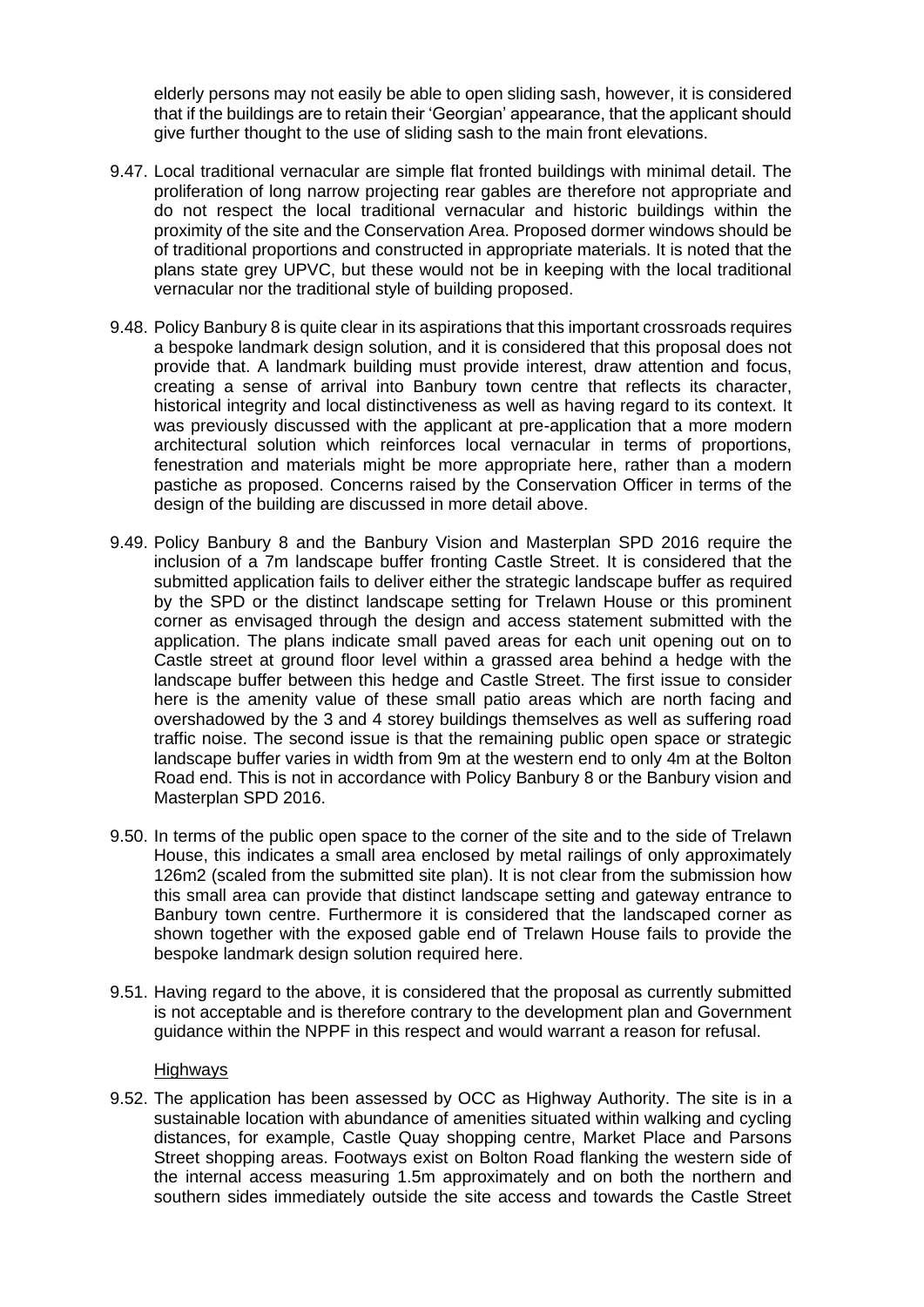junction. A pedestrian refuge island is located 100m northeast of the site (at the Bolton Road/Castle Street junction). There is also a signalised pedestrian crossing at the junctions of Castle Street/Warwick Road/Southam Road/North Bar Street. In addition to the footways along the local highway network, the site is situated within proximity of a number of Public Rights of Way.

- 9.53. The submitted Transport Assessment (TA) shows the TRICS based trip generation estimates for the existing bingo hall, with no AM peak, 23 PM peak hour trips and a 12hour daily trips of 313 trips. In comparison, the proposed development shows a modest increase of 8 AM peak hour trips, a reduction of 12 trips during PM peak hour, with 12hour daily 139 trips in total. An estimated reduction of 174 daily trips for the retirement accommodation when compared to for the extant permission. There is an even greater reduction when the present permission daily trips is compared to that of Churchill Independent Research Retirement living sites trip forecast (a 194 trip 12hour period total trip reduction). OCC have questioned however, why no details of generated developments multimodal trips data for residents, staff and visitors and anticipated trip movements and staff shift patterns etc are absent from the submitted TA document. The applicant subsequently responded to this but further comments from OCC have confirmed that the requested information has not been submitted, instead a pie chart showing modal split percentages has been submitted. Clarification on this matter therefore remains outstanding at the time of writing the report.
- 9.54. In terms of vehicle access and pedestrian and cycle route connectivity, OCC advise that given that the application site is to be accessed via the existing access that the proposed bellmouth junction access drawing should be provided showing the access visibility splays for vehicles and pedestrians at the junction. This is awaited. The TA has provided drawings that seeks improvements to pedestrian and cycle connectivity with the local road network, public footway and pedestrian and cycle networks between Bolton Road, Castle Street and North Bar street requested in pre-application comments.
- 9.55. In terms of public transport, the closest bus stop to the site is the 'Bolton Road' bus stop located on Castle Street, 170m northeast of the site (a 2minute walking distance). The bus stop is served by 6 bus routes. Banbury Railway Station, southeast of the site is about a 4 minute cycle ride and 11 minute walk away.
- 9.56. In the absence of OCC's and Cherwell Design Parking Standards for retirement homes, 27 parking space arrangement is proposed for the development (at a ratio of 0.33 per unit). Vehicular tracking drawings have been provided demonstrating access and egress, manoeuvres associated with the site and proposed car parking. Independent research of the existing Churchill Retirement Homes confirms an average parking demand of 0.28 spaces per unit which amounts to 22 spaces for the proposed 80 units. Based on the proposed car parking provision, the applicant asserts that overspill parking should not occur, however in the unlikely event that this should arise, the nearby 58 Bolton Road car park is available. This statement however, is made without providing any detail substantive support on the availability of parking spaces to accommodate the demand.
- 9.57. Further, no provision has been made for designated staff, visitor parking, residents and disabled parking bays nor EVCP bays in compliance with OCC's standards within the parking facility. OCC will expect the provision of 7 EVCP bays, with one EVCP allocated to a disabled parking bay. Neither is a parking/standing area for Taxi or Emergency Vehicle evident in the car park. A scaled and dimensioned layout plan capable of accommodating the manoeuvres and swept paths of all vehicle types including a Fire Tender and Pentechion is therefore required to be submitted to ensure that the site works appropriately. Further to these comments, the applicant submitted a revised plan which has been further assessed by OCC, however, none of the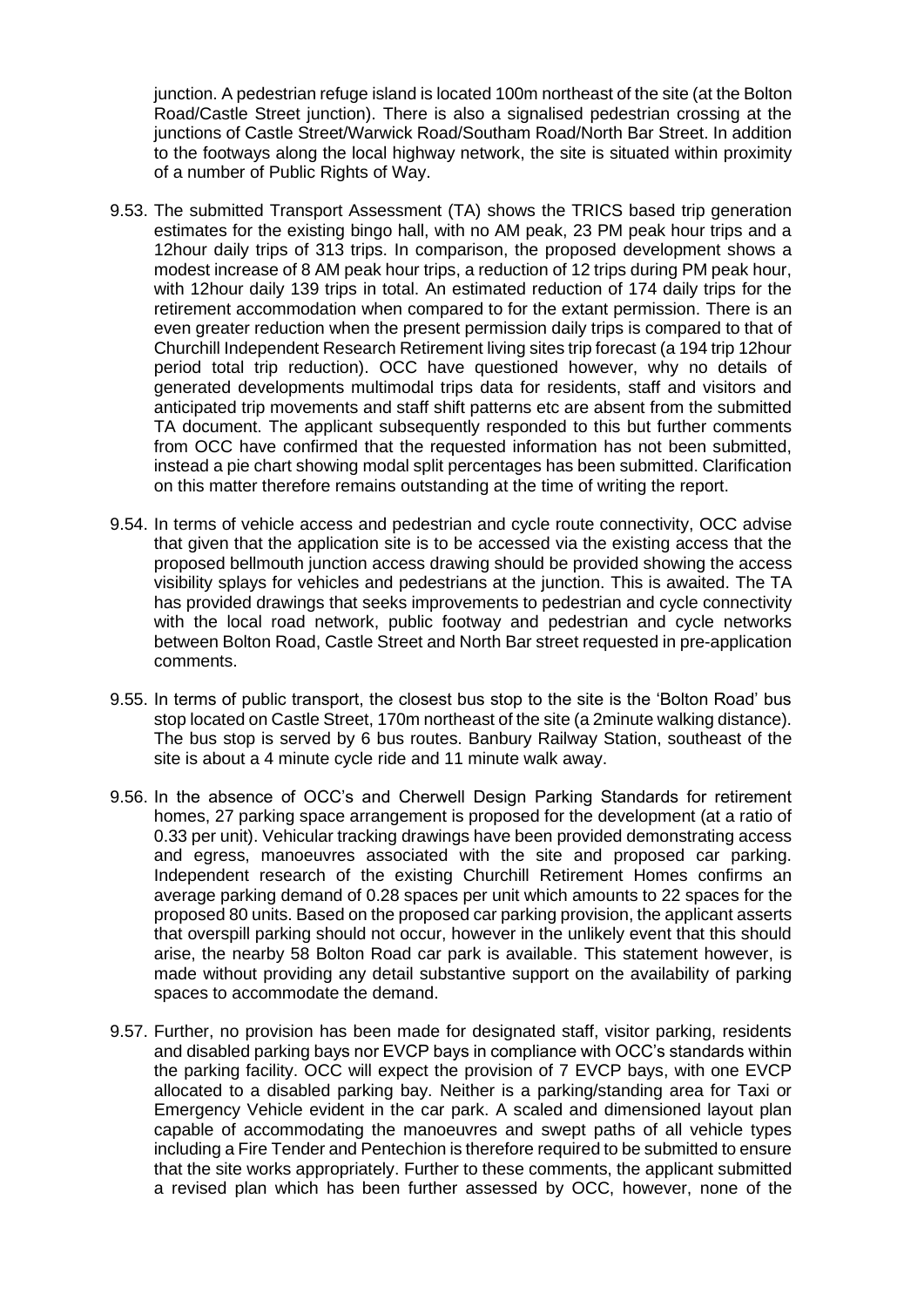submitted plans in support of the application show ECPCs for any of the parking bays, neither designated parking space for Taxis, Ambulances, Refuse and Service vehicles and this should be addressed. Further, due to the nature of the residential development, a single disabled parking bay is considered to be inadequate.

- 9.58. Regarding the vehicle swept path drawings, the manoeuvres would be tight and just manageable within the parking area. The receipt of the updated plan, reference number PA01 C which includes a hardstanding in front of the refuse store to accommodate car parking manoeuvres is acknowledged, however, the revised drawing superimposed with the swept manoeuvres of refuse vehicles to and from the designated collection point is also required.
- 9.59. In terms of cycle parking, the application states that a secure cycle facility will be located within the mobility scooter store for the retirement living apartments. No details, however, of drawings of the cycle storage facility for residents, staff and visitors has been provided and neither has any information been submitted on how the parking would be managed in a safe and secure manner. Given the age profile of residents, the sustainable location of the site and the average cycle per development (0.75) based on other Churchill Retirement surveys. Whilst it is accepted that cycling is unlikely to be highly utilised by residents, opportunities to promote cycling within the vicinity of the site for visitors and staff should be promoted. These details have now been submitted for consideration.
- 9.60. In terms of personal injury accidents, the most recent data (2016-2021) confirmed 3 accidents occurred within proximity of the site, two were slight and one was serious. The serious accident however was unrelated to the proposed access junction or highway safety design issues.
- 9.61. In terms of refuse and servicing, the application proposes that this is collected on-site with the appropriately sized vehicle able to access the site, turn and leave in a forward gear. The footway leading into the site should be 2m wide, however, the existing fence may prevent this and OCC do not recommend that the carriageway is narrowed to accommodate a wider path. OCC advise that the Refuse Strategy is not ideal as the refuse vehicle appears to narrowly pass the parking gate entrance area, with a 10.6m long refuse vehicle used in the swept path drawing, but a 11.6m long refuse vehicle is normally required and neither is it clear where refuse vehicles will park for collection.
- 9.62. OCC also advise that dropped kerbs and tactile pavements should be installed where possible to allow pedestrians to safely walk down Bolton Road from the site in the south and northeast and in vicinity of the uncontrolled crossing at the Bolton Road/Castle Street junction. These off-site works will need to be designed in accordance with Design Manual for Roads and Bridges (DMRB) and junctions and visibility splays will need to comply with the OCC Street Design Guide and dedicated to OCC if they fall out of the existing highway boundary. A Stage 1 Road Safety Audit in accordance with GG119 (5.46.1) may be required in advance of planning permission being granted as the findings may result in the red line boundary having to change due to road safety remedial measures being required. To date details of off-site works, including suggested dropped kerbs as requested have not been addressed. Additional information requested on the travel Plan is also awaited.
- 9.63. Having regard to the above, the application currently remains unacceptable in terms of Transport Development Control and is therefore contrary to Government guidance within the NPPF Section 9 'Promoting Sustainable Transport' and would warrant a reason for refusal.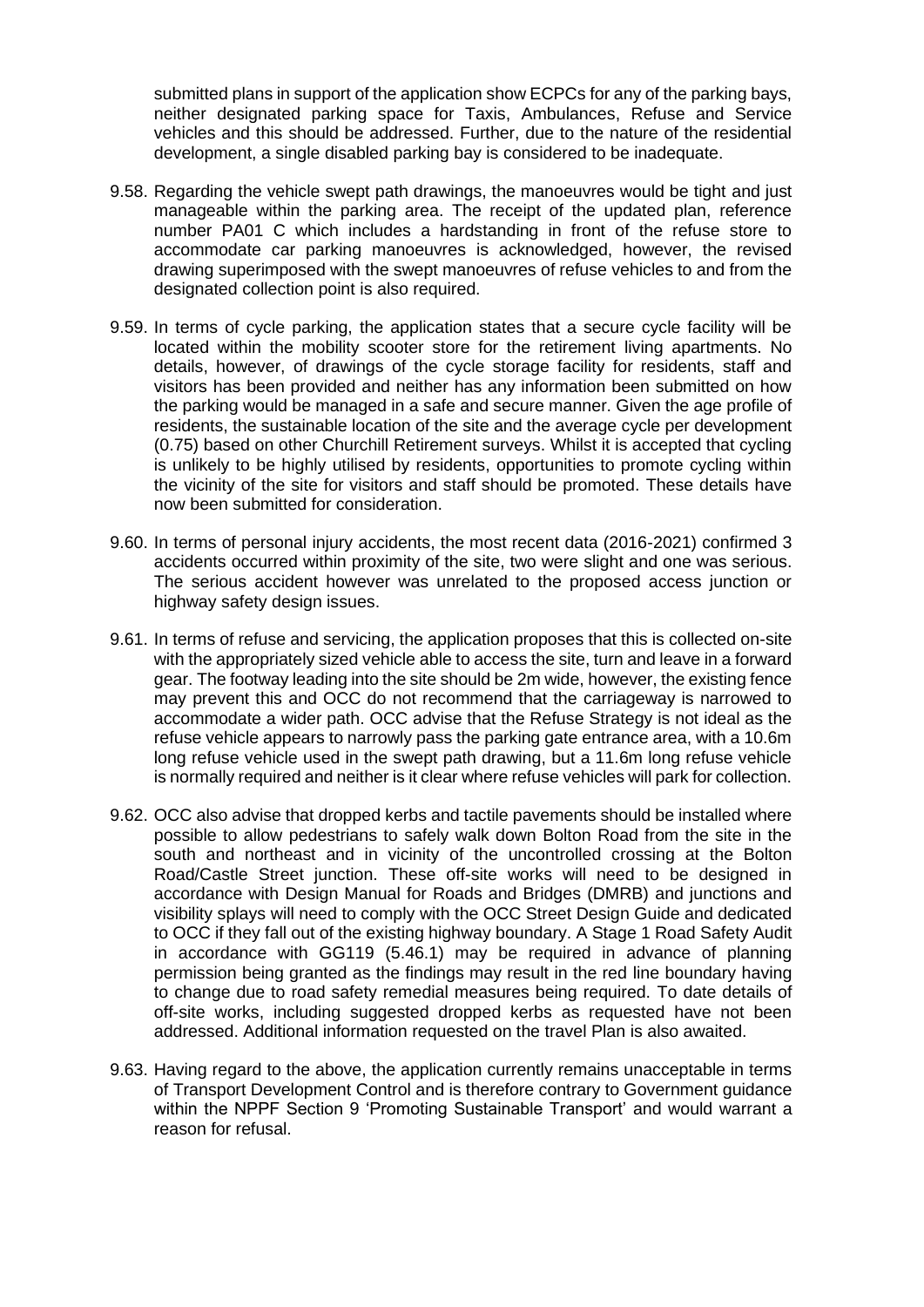#### Flood Risk and Drainage

- 9.64. The site is in Flood Zone 1 with a low risk of flooding and is less than 1 hectare in size and a detailed Flood Risk Assessment has therefore not been submitted although the application is accompanied by a Flood Risk and Drainage Technical Note.
- 9.65. OCC as Local Lead Flood Authority (LLFA) have assessed the submission and have objected.
- 9.66. LLFA advise that as part of a full application, drawings and calculations are expected to be detailed. The drainage strategy drawing should show invert and cover levels for all proposed drainage infrastructure and SuDS features. All surface water pipes need to be numbered and sized which should correlate with the Micro-drainage calculations. Calculations are required for the whole surface water network.
- 9.67. The existing drainage must be shown on the drainage strategy drawings and existing pipes that are to be retained clearly identified. Further, all the maintenance requirements for the existing retained pipes need to be identified on the plan drawings.
- 9.68. A surface water catchment plan is required to demonstrate how the site will drain and to which drainage features. The existing and proposed areas must be clearly shown.
- 9.69. A detailed maintenance schedule is required for all proposed drainage infrastructure and SuDS features and all maintenance requirements need to be clearly identified.
- 9.70. A surface water exceedance plan must be provided to demonstrate how the site will drain in an event where the surface network fails. All surface water should be kept away from structures and within the site boundary.
- 9.71. Technical approval from the sewer undertaker will be required in order to make drainage connections.
- 9.72. The Ground Investigation Report states that infiltration is not feasible, however, the infiltration testing results, and location of testing have not been provided.
- 9.73. Having regard to the above, it is considered that the application fails to comply with Policies ESD6 and ESD10 of the CLP 2015 and Government guidance within the National Planning Policy Framework and therefore would warrant a reason for refusal.
- 9.74. Thames Water have also assessed the submission and advise that no objections are raised in respect of waste, but in respect of water have identified an inability of the existing water network infrastructure to accommodate the needs of the development proposal. They have suggested a condition is imposed should the development be approved.

## Land Contamination, Noise and Air Quality

- 9.75. The application is accompanied by an Acoustic Report, Air Quality Report and Ground Investigation Report which have been assessed by the Environmental Health team.
- 9.76. In terms of noise, where there is a need for background ventilation to achieve the desired noise levels, an overheating assessment should be carried out and any necessary mitigation put in place prior to first occupation. An overheating risk assessment has subsequently been submitted which addresses any issues and is acceptable. Whilst the external areas on Castle Street will have noise levels above 55dB, provided all residents have access to the communal patio area for relaxing then this is not a reason for objection. However, there is concern that relying on the gate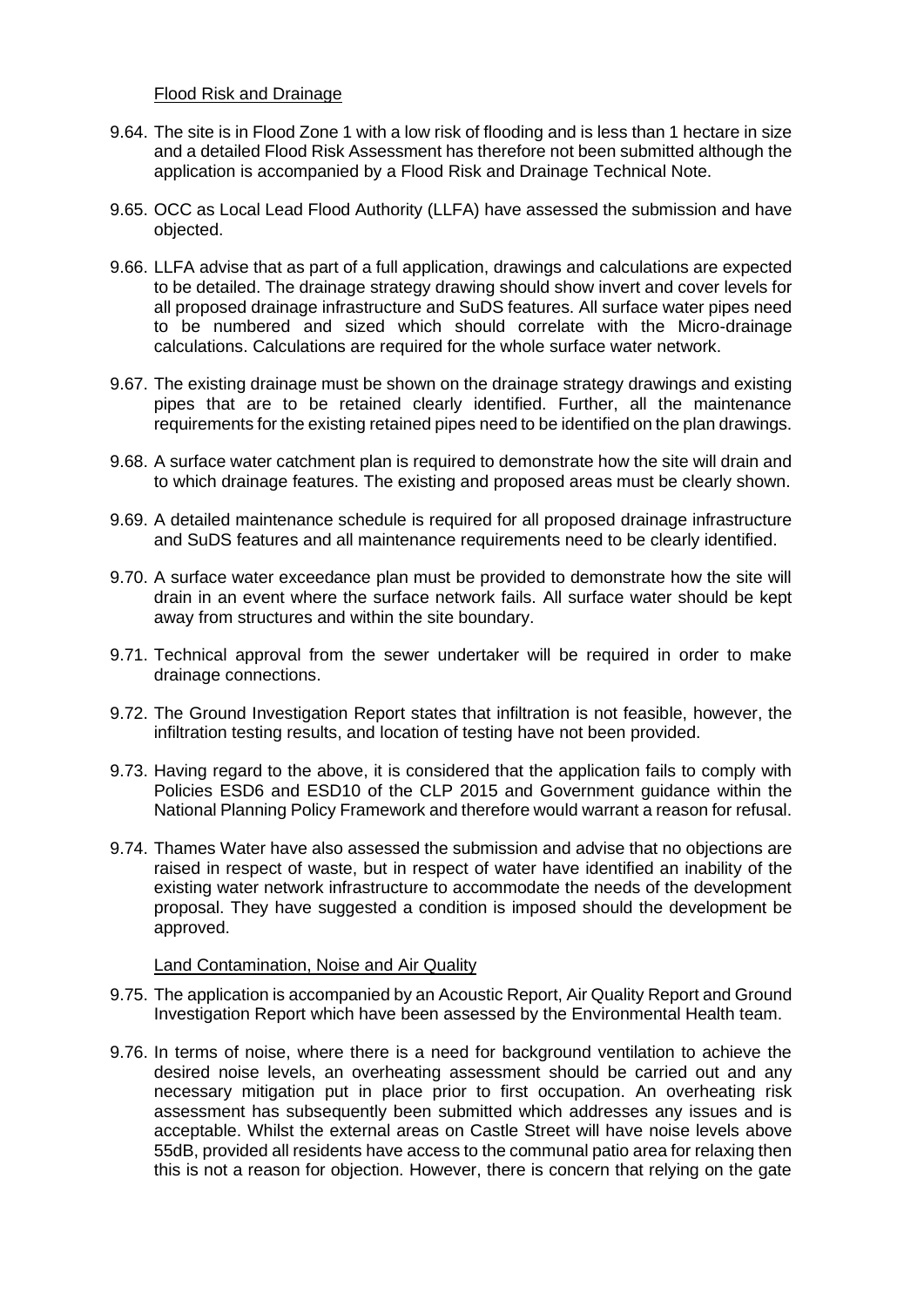to be closed is not the best way to maintain a good noise environment on the patio area.

- 9.77. In terms of contamination, the content and findings of the report is accepted and therefore a condition is recommended regarding any contamination not previously identified be found.
- 9.78. In terms of air quality, the air quality report contents and its findings are acceptable. A condition is recommended regarding the provision of EV charging points for 25% of the car parking spaces.

#### Sustainable Construction and Sustainability

- 9.79. Section 14 of the NPPF 'Meeting the challenge of Climate Change, Flooding and Coastal Change' is relevant to this proposal, and in particular Paragraphs 154 and 155.
- 9.80. Policy ESD1 of the CLP 2015 'Mitigating and Adapting to Climate Change' and includes a criteria for considering applications, including the requirement that new development will incorporate suitable adaption measures to ensure that the development is more resilient to climate change impacts.
- 9.81. Policy ESD2 of the CLP 2015 'Energy Hierarchy and Allowable Solutions' seeks to achieve carbon emissions reductions, particularly in respect of sustainable design and construction measures, making use of renewable energy and giving priority to decentralised energy systems.
- 9.82. Policy ESD3 'Sustainable Construction' states amongst other things that '*All new residential development will be expected to incorporate sustainable design and construction technology to achieve zero carbon development through a combination of fabric energy efficiency, carbon compliance and allowable solutions in line with Government policy'.* The policy also goes on to say that '*Cherwell District is in an area of water stress and as such the Council will seek a higher level of water efficiency than required in the Building Regulations, with developments achieving a limit of 110 litres/person/day*'.
- 9.83. The application is accompanied by a sustainability statement which has assessed the development in terms of Policies ESD1, 2 and 3. The key conclusions advise that:
	- The buildings will be constructed to a specification which incorporates insulation levels and fixings achieving u-values significantly beyond the benchmarks in Part L
	- The energy efficiency measures proposed will achieve a 10.90% saving over the Building Regulations Target Fabric Energy Efficiency metric
	- A PV array capable of generating 43,647.94Wh/year of electricity and offsetting 22,260.45kg/year cO2 will be installed on the roof of the building
	- Each home will achieve a water consumption rate less than 110 litres person/day or less
	- An ethical timber procurement policy will operate at the application site
- 9.84. Officers are satisfied that the proposed development would comply with the requirements of the Policy and that the development would be sustainable in terms of energy use.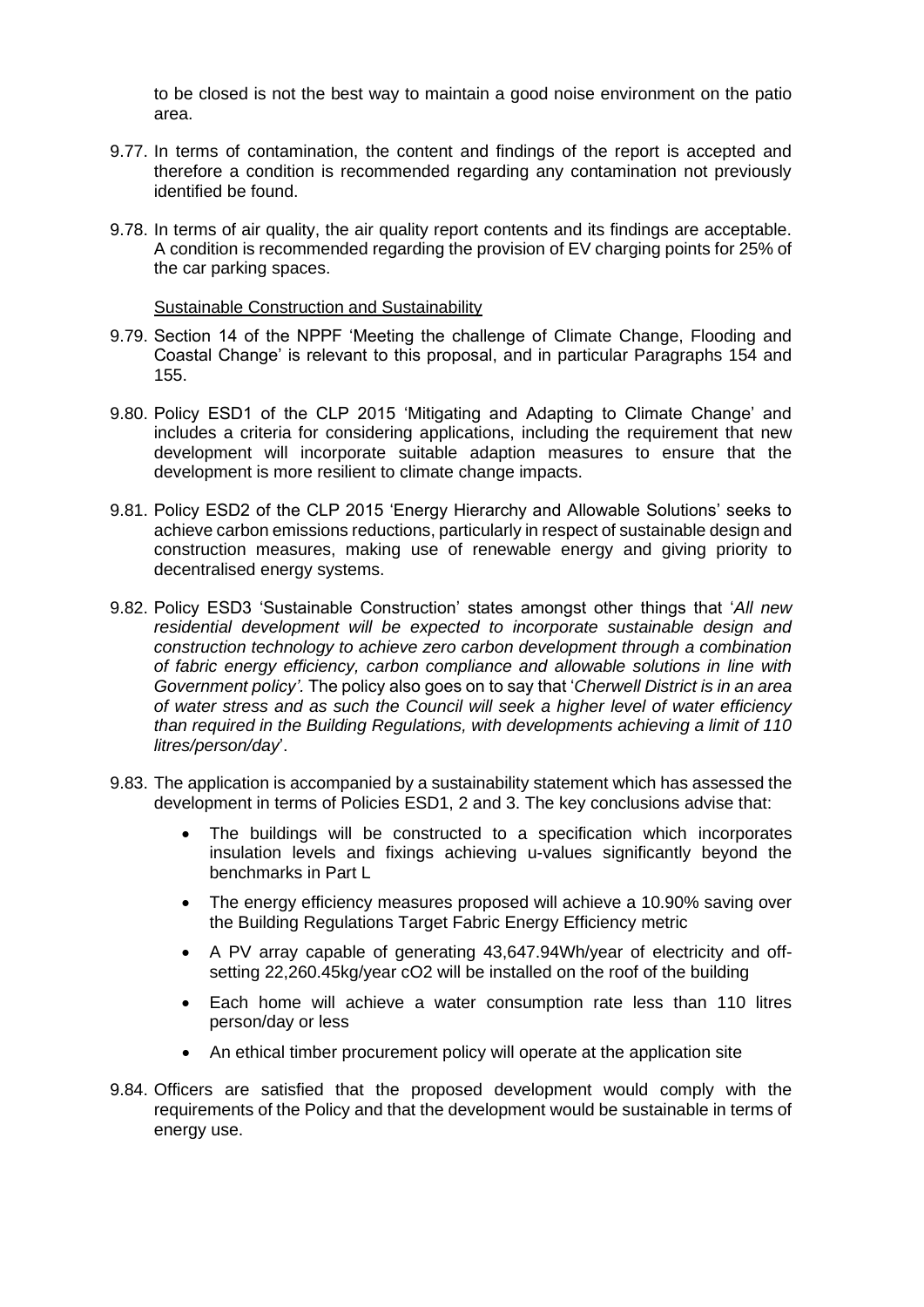#### Health and Well-Being

9.85. Health and well-being is high on both the Government's and this council's agenda, particularly in the light of the recent pandemic and impact it has had on the population, emphasising the need for access to good quality public open space as well as the benefit of private outdoor space. The applicant was therefore advised at preapplication that a Health Impact Assessment should be carried out in connection with the development. This was submitted accordingly and has been assessed by the Healthy Place Shaping Team who raise no objection to the submission.

#### Affordable Housing and Viability

- 9.86. The application submission does not propose affordable housing within the development due to the specialist nature of the development, stating that the management regime and high service charges associated with retirement schemes render it problematic to mix open market and affordable tenures.
- 9.87. The usual policy requirement set out in Policy BSC3 of the CLP 2015 would be for the provision of 30% affordable housing on all developments of 11 or more dwellings with a 70:30 tenure split between rented and intermediate tenures. However, it is recognised that with proposals such as this for open market retirement apartments in a block, on-site affordable housing provision would not be practicable and therefore accept the reasoning above put forward by the applicant. In such circumstances an off-site contribution would ordinarily be sought through a Section 106 Agreement and the amount payable would be based on estimated sales values with an overage clause included to secure commuted sum payments in the future if the developer achieves a higher profit margin than anticipated in the viability assessment.
- 9.88. A viability statement has also been submitted with the application advising that the provision of an off-site affordable contribution in lieu of on-site provision would not be viable. The viability statement has been reviewed by an independent assessor on behalf of the District council.
- 9.89. The findings of the independent assessor advises that the site is sufficiently viable to make a policy compliant contribution towards the provision of Affordable Housing. A copy of the report has been forwarded to the applicant for information and comment, but to date no response has been received. The provision of an appropriate affordable housing off-site contribution will therefore be sought through the Section 106 Agreement accordingly.

## Planning Obligations

- 9.90. In order to ensure that the development is acceptable in planning terms, a number of the impacts of the development need to be mitigated and/or controlled through covenants in a legal agreement. All section 106 requirements are subject to statutory tests and in order to be taken into account in deciding to grant planning permission they need to be: necessary to make the development acceptable in planning terms; directly related to the development; and fairly and reasonably related in scale and kind.
- 9.91. Policy INF1 of the CLP 2015 advises that development proposals will be required to demonstrate that infrastructure requirements can be met including the provision of transport, education, health, social and community facilities. The Council's Developer Contributions SPD 2018 offers guidance in respect of infrastructure requirements and provision and is a material consideration.
- 9.92. It is considered that the following additional items/contributions should be secured as part of any permission relating to the development (and any amendments deemed necessary)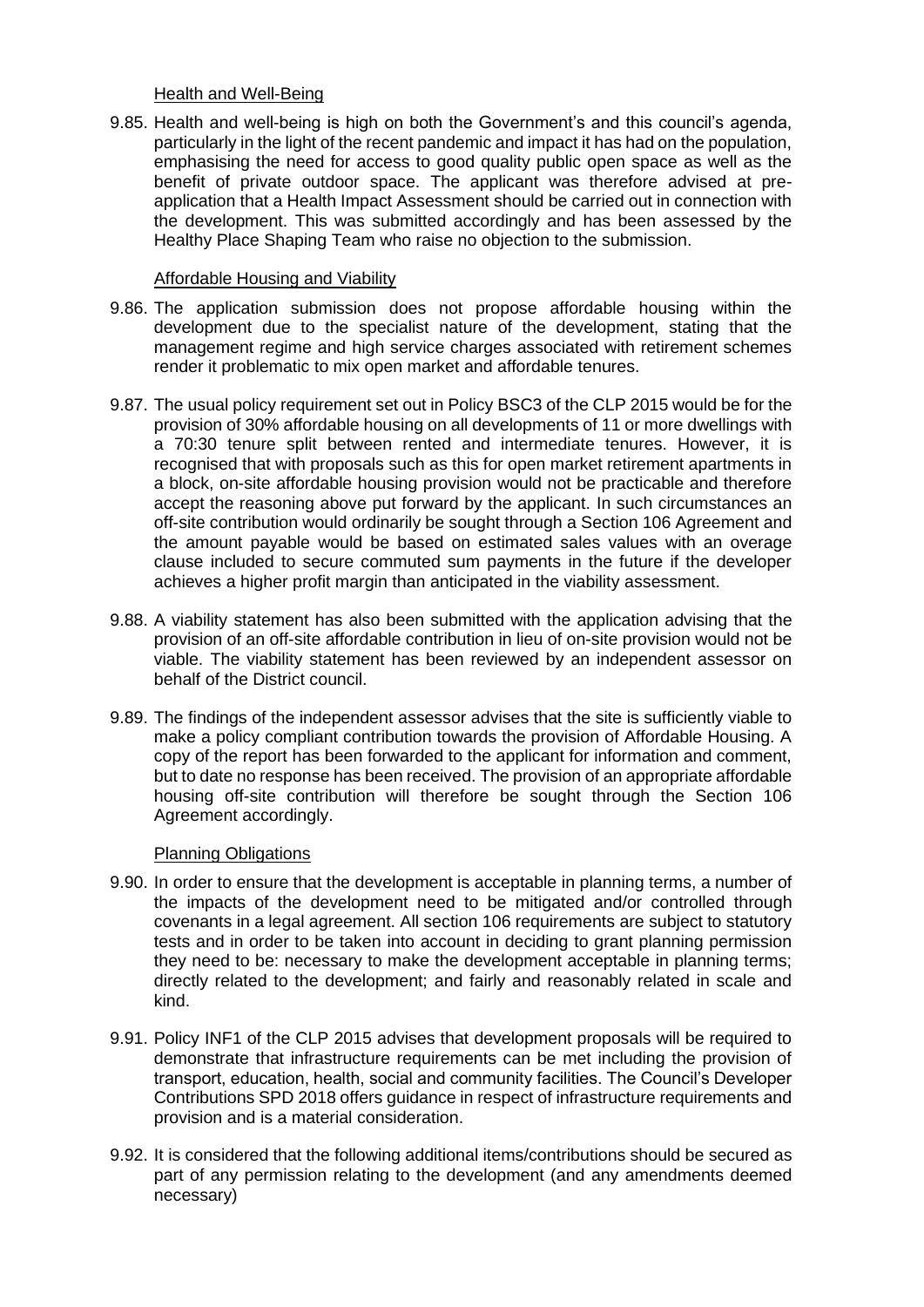## 9.93. **CDC Obligations**

- Off-site affordable housing contribution in lieu of 30% on site
- Community facilities enhancement within the vicinity of the site of £47,009.08
- Outdoor sports provision of £82,949.60
- Indoor Sports provision of £34,336,77
- Monitoring fee of £1000

### 9.94. **OCC Obligations**

• Monitoring fee of £1,446 (RPIx Dec 2020)

#### 9.95. **Other Obligations**

• OCCG - £69,120 towards doctors surgeries in Banbury to provide the additional health care necessary to serve the increased population

## **10. PLANNING BALANCE AND CONCLUSION**

- 10.1. Section 38(6) of the Planning and Compulsory Purchase Act 2004 requires planning applications to be determined against the provisions of the development plan unless material considerations indicate otherwise. The NPPF supports this position and adds that proposals that accord with an up-to-date development plan should be approved and those which do not normally refused unless outweighed by other material consideration.
- 10.2. In terms of this application, the principle of the redevelopment of the site for residential elderly persons accommodation is considered acceptable in principle. The application as submitted however, is not considered appropriate in terms of the overall scale and height of the proposed buildings in relation to the Grade II Listed Trelawn House adjacent and in terms of its detail of design, and its function as a key landmark building at this main road junction. The proposal is therefore contrary to Policy ESD15 of the CLP 2015 and saved policies C18, C23, C28 and C30 of the adopted CLP 1996 and Government guidance within the NPPF relating to design and heritage impact.
- 10.3. In terms of the piecemeal nature of the development which has specifically excluded the adjacent tyre depot from the site, the application is also considered to be contrary to Policy Banbury 8 of the CLP 2015 which aims to develop the site in a comprehensive manner.
- 10.4. The development is also not currently considered acceptable in terms of highways who have raised objections to the current submission and would therefore fail to provide safe access to the site and fails to comply with Policy ESD15 of the CLP 2015 and Government guidance within the NPPF.
- 10.5. In terms of flood risk and drainage, the site lies in Flood Zone 1 and is therefore at low risk of flooding. OCC as Local Lead Flood Authority have objected to the proposal on the grounds of lack of detail and information. To date this objection has not been resolved and therefore the proposal is contrary to policy ESD6 and ESD10 of the CLP 2015 and Government guidance within the National Planning Policy Framework.
- 10.6. In terms of Planning Obligations, a section 106 has not yet been agreed and drafted, and the issue of the viability of the development in terms of an off-site affordable housing has not yet been resolved. A reason for refusal relating to the lack of a completed Section 106 is therefore also recommended.